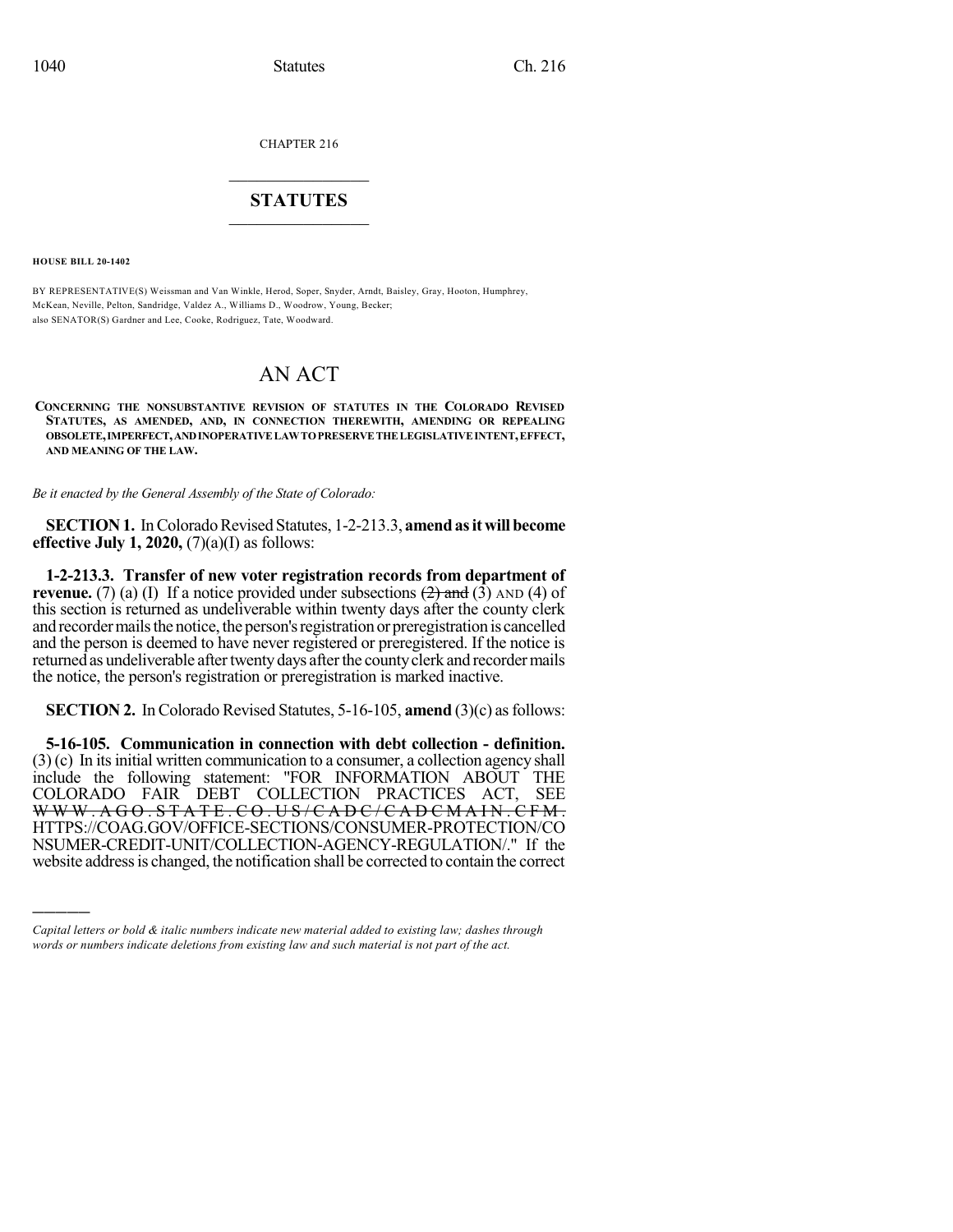address. If the notification is placed on the back of the written communication, there shall be a statement on the front notifying the consumer of such fact.

**SECTION 3.** In Colorado Revised Statutes, 6-1-1202, **amend** (5) as follows:

**6-1-1202. Definitions.** As used in this part 12, unless the context otherwise requires:

(5) "Delivery period" meansthe time when a shared car is being delivered to the location of the car sharing start time, as documented by the governing car sharing agreement.

**SECTION 4.** In Colorado Revised Statutes, 6-1-1203, **amend** (8)(a) as follows:

**6-1-1203. Insurance coverage during car sharing period.** (8) This section does not:

(a) Limit the liability of the carsharing program for an act or omission of the car sharing program that results in bodily injury to any person as a result of the use of a shared vehicle CAR through a car sharing program; or

**SECTION 5.** In Colorado Revised Statutes, 6-1-1205, **amend** (2) introductory portion as follows:

**6-1-1205. Liability - exclusions for personal automobile liability insurance policy - indemnification.** (2) An automobile insurer of the shared car owner that defends or indemnifies a shared car claim has the right to contribution against the insurer of the shared car CAR SHARING program if the claim is:

**SECTION 6.** In Colorado Revised Statutes, 6-1-1211, **amend** (1) introductory portion as follows:

**6-1-1211. Driver's license verification and data retention.** (1) A car sharing program shall not enter into a car sharing agreement with a car sharing SHARED CAR driver unless the driver:

**SECTION 7.** In Colorado Revised Statutes, 7-90-203.8, **amend as it will become effective July 1, 2020,** (1)(c) as follows:

**7-90-203.8. Statement of owner's interest exchange.** (1) After a plan of exchange is approved pursuant to section 7-90-203.4, the acquiring entity shall deliver to the secretary of state, for filing pursuant to part 3 of this article 90, a statement of owner's interest exchange stating:

(c) A statement that the acquiring entity acquires shares OWNER's INTEREST of the other entity or entities.

**SECTION 8.** In Colorado Revised Statutes, 7-108-501, **amend as it will become effective July 1, 2020,** (1)(a)(IV) as follows:

**7-108-501. Conflicting interest transaction - definition.** (1)(a) As used in this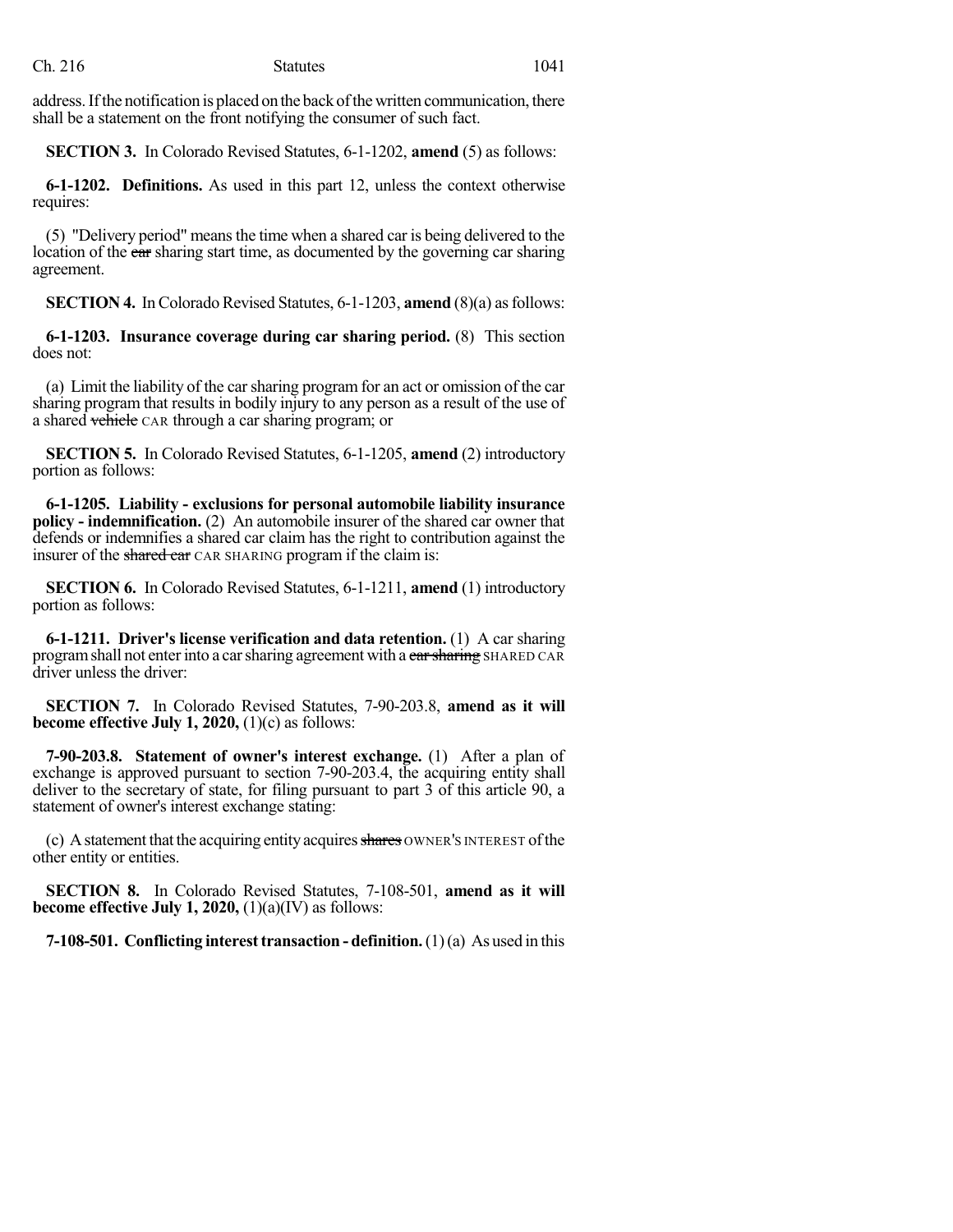section, "conflicting interest transaction" means, with respect to a director of the corporation, any of the following:

(IV) The director'staking a corporate opportunity, except to the extent permitted pursuant to a provision of the articles of incorporation adopted under section  $\overline{7}$ -102-102 (2)(d) 7-102-102 (2)(e).

**SECTION 9.** In Colorado Revised Statutes, 8-14.3-202, **amend** (2) as follows:

**8-14.3-202. Definitions.** As used in this part 2, unless the context otherwise requires:

(2) "Apprenticeship" means an apprenticeship training program registered with the United States department of labor, office of apprenticeship. training.

**SECTION 10.** In Colorado Revised Statutes, 10-3-503, **amend** (1)(g) as follows:

**10-3-503. Persons covered.** (1) The proceedings authorized by this part 5 may be applied to:

(g) All health care plans subject to the "Prepaid Dental Care Plan Law of Colorado", article 16.5 of this title, or the "Colorado Health Maintenance Organization Act", article 17 of this title PARTS 1, 4, AND 5 OF ARTICLE 16 OF THIS TITLE; and

**SECTION 11.** In Colorado Revised Statutes, 10-3-903, **amend** (2)(h) as follows:

**10-3-903. Definition of transacting insurance business.** (2) This section does not apply to:

(h) Transactions in this state involving group sickness and accident or blanket sickness and accident insurance where the master policy was lawfully issued and delivered to a single employer in another state in which the company was authorized to do an insurance business, when a master policy which covers residents of this state includes mammography benefits at a level at least as comprehensive as those required by section  $10-16-104$  (18)(b)(III) 10-16-104 (18)(b.5);

**SECTION 12.** In Colorado Revised Statutes, 10-4-614, **amend** (2) as follows:

**10-4-614. Inflatable restraintsystems- replacement - verification of claims.** (2) For the purposes of this section, "inflatable restraint system" has the same meaning as is set forth in 49 CFR 507.208 S4.1.5.1 (b) 49 CFR 571.208 S4.1.5.1 (b).

**SECTION 13.** In Colorado Revised Statutes, 10-4-1201, **amend** (6)(a) as follows:

**10-4-1201. Definitions.** As used in this part 12, unless the context otherwise requires:

(6) "Insurer" or "licensed insurer" means any person, firm, association, or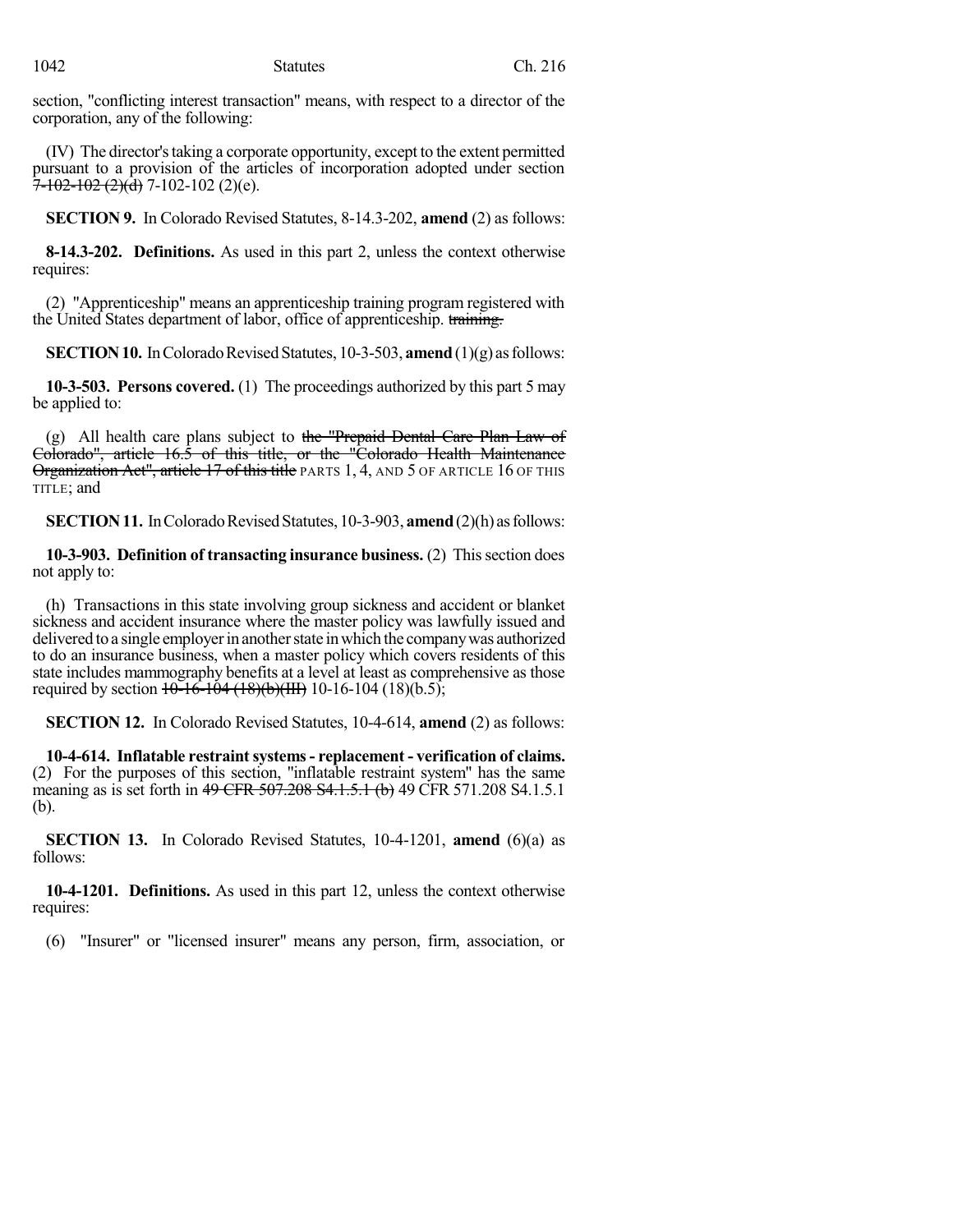corporation duly licensed to transact a property and casualty insurance business in this state. The following are not licensed insurers for the purposes of this part 12, and this list is not exclusive:

(a) All risk retention groups as defined in the "Superfund Amendments Reauthorization Act of 1986", Pub.L. 99-499, 100 Stat. 1613 (1986), the "Risk Retention Act<sup>"</sup> "LIABILITY RISK RETENTION ACT OF 1986", 15 U.S.C. secs. SEC. 3901 et seq., and the "Model Risk Retention Act", part 14 of article 3 of this title;

**SECTION 14.** In Colorado Revised Statutes, 10-7-802, **amend as it will become effective July 1, 2020,** (5)(a)(I) as follows:

**10-7-802. Definitions.** As used in this part 8, unless the context otherwise requires:

(5) "Policy"means any policy or certificate oflife insurance that provides a death benefit. The term does not include:

(a) A policy or certificate of life insurance that provides a death benefit under an employee benefit plan:

(I) Subject to the federal "EmployeeRETIREMENT Income SecurityAct of 1974",  $29$  U.S.C. sec. 1002 SEC. 1001 ET SEQ., as amended; or

**SECTION 15.** In Colorado Revised Statutes, 10-11-124, **amend** (1)(c) as follows:

**10-11-124. Affiliated business arrangements - rules - investigative information shared with division of real estate.** (1) (c) Neither a title insurance company nor a title insurance agent shall require the use of an affiliated business arrangement or a particular settlement producer as a condition of obtaining title insurance services from the company or agent. For the purposes of this paragraph (c), "require the use" shall have the same meaning as "required use" in  $24\overrightarrow{CAR}$  $3500.2$  (b) 12 CAR 1024.2.

**SECTION 16.** In Colorado Revised Statutes, 10-16-102, **amend** (22)(a) and (29) as follows:

**10-16-102. Definitions.** As used in this article 16, unless the context otherwise requires:

(22) (a) "Essential health benefits" has the same meaning as set forth in section 1302 (b) of the federal "Patient Protection and Affordable Care Act",  $\sigma f^2$   $\sigma f^2$  as amended, Pub.L. 111-148;

(29) "Federal law" includes the federal "Patient Protection and Affordable Care Act", of 2010"; Pub.L. 111-148, as amended by the federal "Health Care and Education Reconciliation Act of 2010", Pub.L. 111-152, and as may be further amended, also referred to in this article as the "ACT"; the federal "Public Health Service Act", as amended, 42 U.S.C. sec. 201 et seq., also referred to in this article as "PHA"; the federal "Health Insurance Portability and Accountability Act of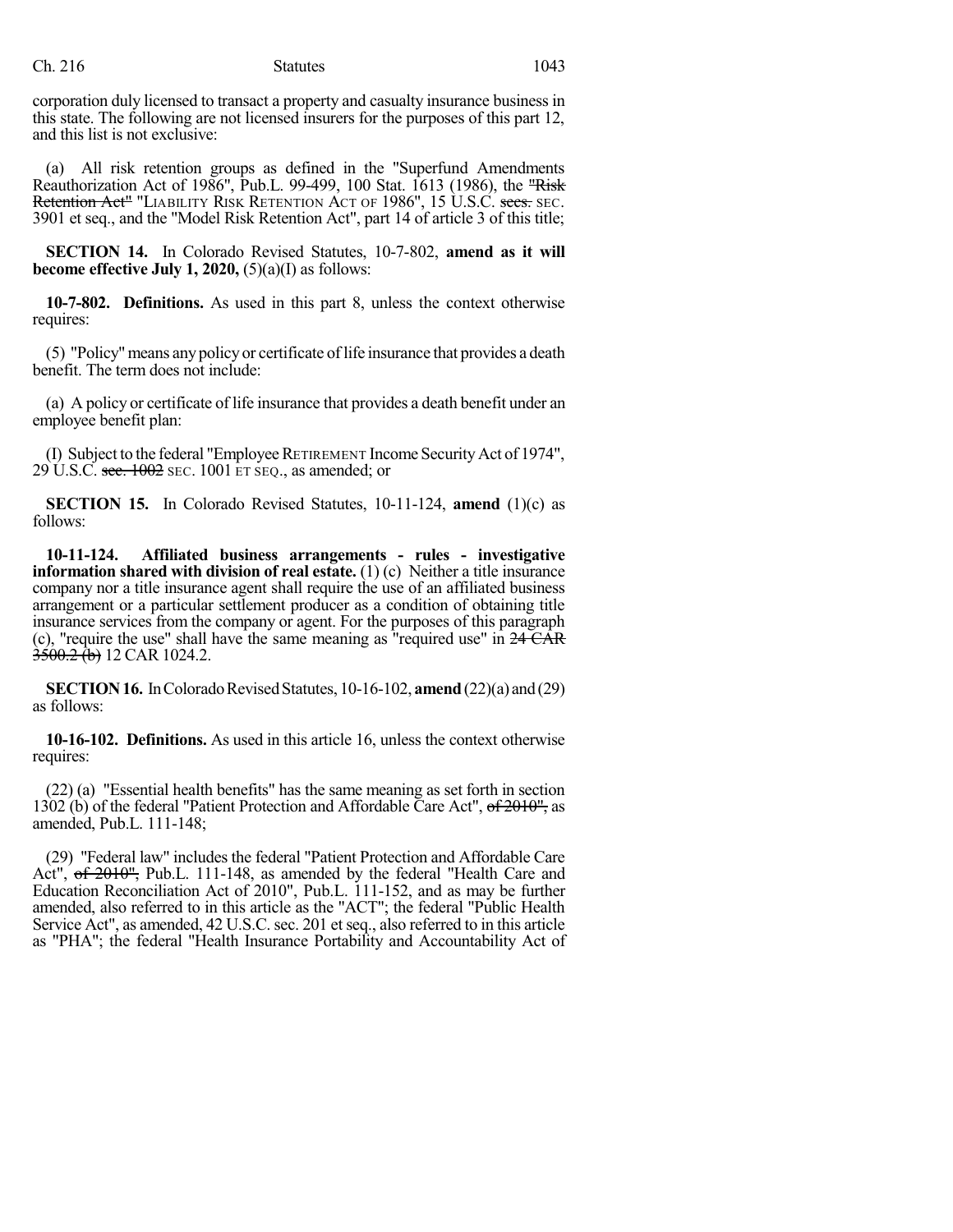1996", as amended, Pub.L. 104-191, also referred to in this article as "HIPPA"; the federal "Employee Retirement Income Security Act of 1974", as amended, 29 U.S.C. sec. 1001 et seq., also referred to in this article as "EISA"; and any federal regulation implementing these federal acts.

**SECTION 17.** In Colorado Revised Statutes, 10-16-1009, **amend** (1)(k) as follows:

**10-16-1009. Powers, duties, and responsibilities of cooperatives.** (1) Each cooperative organized pursuant to this part 10 shall:

(k) Maintain a trust account or accounts for the deposit of premium moneys collected pursuant to paragraph (d) of subsection  $(3)$  SUBSECTION  $(3)(e)$  of this section, to be paid to carriers or licensed provider networks or licensed individual providers for coverage offered through the cooperative. A cooperative shall have a fiduciary duty with respect to premium moneys collected for carriers and licensed provider networks offered through the cooperative.

**SECTION 18.** In Colorado Revised Statutes, 11-41-114, **amend** (1)(k) as follows:

**11-41-114. How funds invested.** (1) Any savings and loan association may invest any portion of its funds in any of the following:

(k) Loans asto which the association hasthe benefit of any guaranty under Title IV of the "Housing and Urban Development Act of 1968", as amended, or under part B of the "Urban Growth and New Community Development Act of 1970" "NATIONAL URBAN POLICY AND NEW COMMUNITY DEVELOPMENT ACT OF 1970", as amended, or under section 802 of the "Housing and Community Development Act of 1974", as amended, or of a commitment or agreement therefor;

**SECTION 19.** In Colorado Revised Statutes, 12-30-102, **amend** (4)(f) as follows:

**12-30-102. Medical transparency act of 2010 - disclosure of information about health care licensees - fines - rules - short title - legislative declaration review of functions - repeal.** (4) When applying for a new license, certification, or registration or to renew, reinstate, or reactivate a license, certification, or registration in this state, each applicant shall provide the following information to the director, in a formand manner determined by the director, as applicable to each profession:

(f) Any involuntary surrender of the applicant's United States FEDERAL drug enforcement administration registration. The applicant shall provide a copy of the order requiring the surrender of the registration to the director at the time the application is made.

**SECTION 20.** In Colorado Revised Statutes, 12-240-107, **amend** (3)(s)(II) as follows:

**12-240-107. Practice of medicine defined - exemptions from licensing**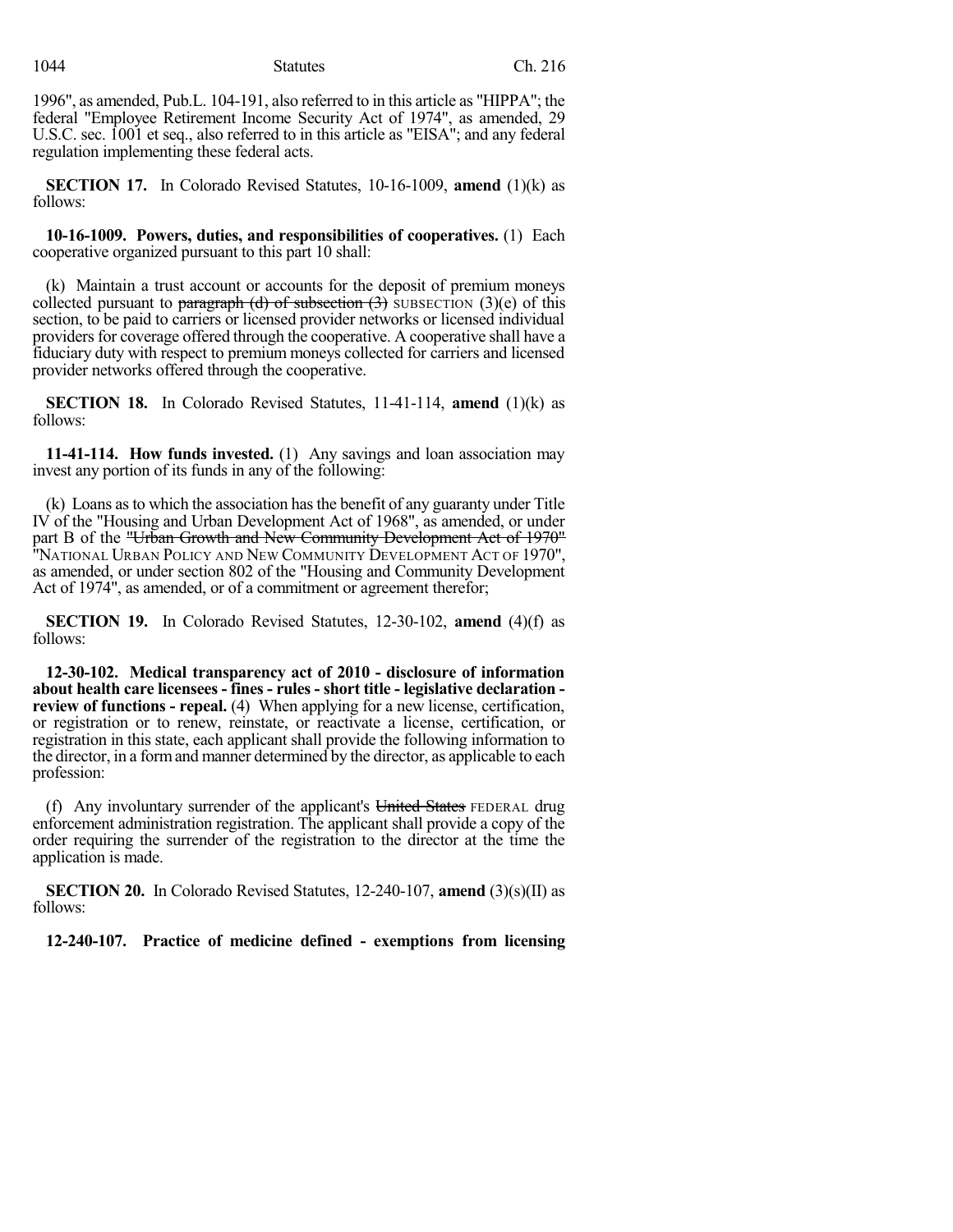#### Ch. 216 Statutes 1045

**requirements - unauthorized practice by physician assistants and anesthesiologist assistants- penalties- definitions- rules- repeal.** (3) A person may engage in, and shall not be required to obtain a license or a physician training license under this article 240 with respect to, any of the following acts:

(s) (II) On or after July 1, 2010, a physician who serves as a preceptor or mentor to an advanced practice nurse pursuant to sections 12-240-108 and 12-255-112 (4) shall have a license in good standing without disciplinary sanctions to practice medicine in Colorado and an unrestricted registration by the FEDERAL drug enforcement administration for the same schedules as the collaborating advanced practice nurse.

**SECTION 21.** In Colorado Revised Statutes, 12-240-108, **amend** (1)(a)(II) as follows:

**12-240-108. Collaboration with advanced practice nurses with prescriptive authority - mentorships.** (1) (a) A physician licensed pursuant to this article 240 may, and is encouraged to, serve as a mentor to an advanced practice nurse who is applying for prescriptive authority pursuant to section 12-255-112 (4). A physician who serves as a mentor to an advanced practice nurse seeking prescriptive authority shall:

(II) Have a license in good standing without disciplinary sanctions to practice medicine in Colorado and an unrestricted registration by the FEDERAL drug enforcement administration for the same schedules asthe advanced practice nurse.

**SECTION 22.** In Colorado Revised Statutes, 12-280-103, **amend** (7) as follows:

**12-280-103. Definitions - rules.** As used in this article 280, unless the context otherwise requires or the term is otherwise defined in another part of this article 280:

(7) "Bureau" means the FEDERAL drug enforcement administration, or its successor agency. of the United States department of justice.

**SECTION 23.** In Colorado Revised Statutes,  $13-4-102$ , **repeal**  $(2)(m.5)$  as follows:

**13-4-102. Jurisdiction.** (2) The court of appeals has initial jurisdiction to:

(m.5) Review final decisions or orders of the director of the division of real estate, as provided in part 10 of article 61 of title 12, C.R.S.;

**SECTION 24.** In Colorado Revised Statutes, 14-14-102, **amend** (9) as follows:

**14-14-102. Definitions.** As used in this article 14, unless the context otherwise requires:

(9) "Wages" means income to an obligor in any form, including, but not limited to, actual gross income; compensation paid or payable for personal services, whether denominated as wages; earnings from an employer; salaries; payment to an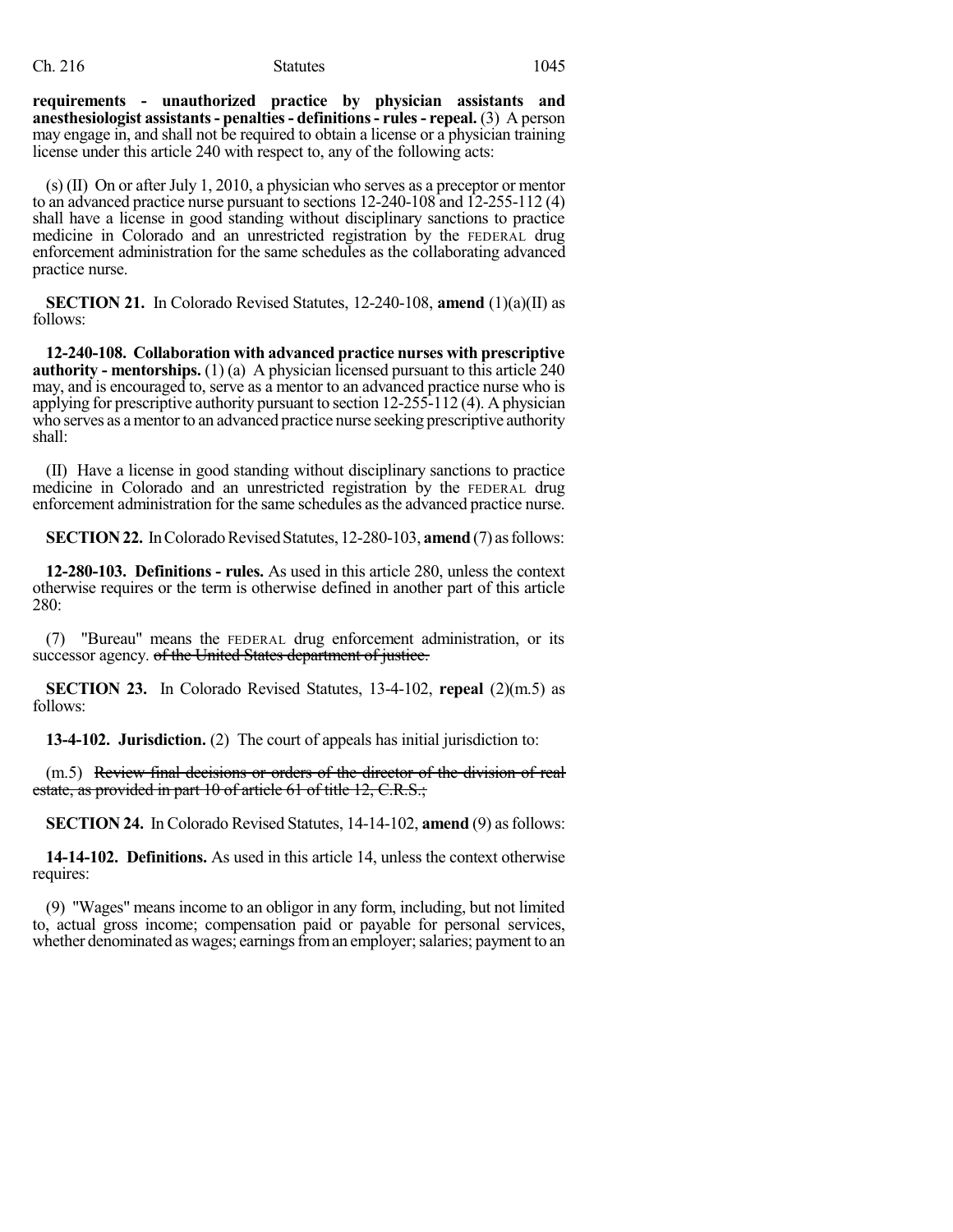independent contractor for labor or services; commissions; tips declared by the individual for purposes of reporting to the federal internal revenue service or tips imputed to bring the employee's gross earnings to the minimum wage for the number of hours worked, whichever is greater; rents; bonuses; severance pay; retirement benefits and pensions, including, but not limited to, those paid pursuant to articles 51, 54, 54.5, AND 54.6 and  $\frac{1}{24}$  of title 24, C.R.S., and article 30 of title 31; C.R.S.; workers' compensation benefits; social security benefits, including social security benefits actually received by a parent as a result of the disability of that parent or as the result of the death of the minor child's stepparent, but not including social security benefits received by a minor child or on behalf of a minor child as a result of the death or disability of a stepparent of the child; disability benefits; dividends; royalties; trust account distributions; any moneys drawn by a self-employed individual for personal use; funds held in or payable from any health, accident, disability, or casualty insurance to the extent that such insurance replaces wages or provides income in lieu of wages; monetary gifts; monetary prizes, excluding lottery winnings not required by the rules of the Colorado lottery commission to be paid only at the lottery office; taxable distributions from general partnerships, limited partnerships, closely held corporations, or limited liability companies; interest; trust income; annuities; payments received from a third party to cover the health care cost of the child but which payments have not been applied to cover the child's health care costs; state tax refunds; and capital gains. "Wages", for the purposes of child support enforcement, may also include unemployment compensation benefits, but only subject to the provisions and requirements of section 8-73-102 (5). C.R.S.

**SECTION 25.** In Colorado Revised Statutes, 16-8.5-101, **amend** (19)(c) as follows:

**16-8.5-101. Definitions.** As used in this article 8.5, unless the context otherwise requires:

(19) "Tier 1" means a defendant:

(c) FOR WHOM, as a result of the determination made pursuant to subsection  $(19)(b)$  of this section, delaying inpatient hospitalization beyond seven days would cause harm to the defendant or others.

**SECTION 26.** In Colorado Revised Statutes, 16-8.5-116, **amend** (12) as follows:

**16-8.5-116. Certification - reviews - termination of proceedings - rules.** (12) If charges against a defendant are dismissed pursuant to this section, such charges are not eligible for sealing pursuant to section 24-72-702.5 24-72-705.

**SECTION 27.** In Colorado Revised Statutes, 16-10-404, **amend** (1)(b) as follows:

**16-10-404. Use of a courtfacility dog - definitions.** (1) As used in thissection, unless the context otherwise requires:

(b) "Criminal proceeding" or "criminal proceedings" has the same meaning as set forth in section  $\frac{1}{6}$ -8.5-10 $\frac{1}{1}$  (7) 16-8.5-10 $\frac{1}{1}$  (8).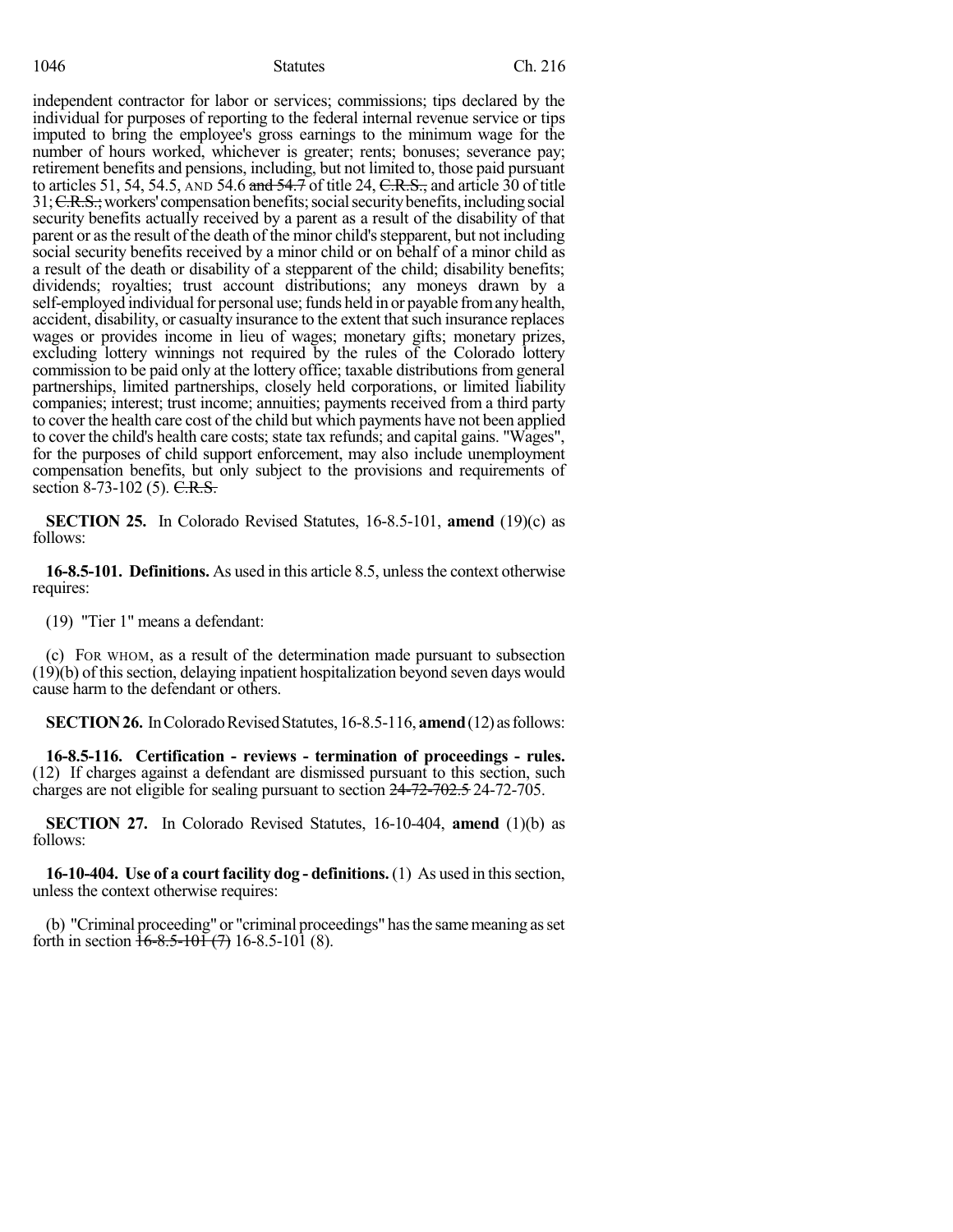**SECTION 28.** In Colorado Revised Statutes, 17-18-127, **add** (2) as follows:

**17-18-127. Appropriation to comply with section 2-2-703 - SB 19-172 repeal.** (2) THIS SECTION IS REPEALED, EFFECTIVE JULY 1, 2022.

**SECTION 29.** In Colorado Revised Statutes, 17-22.5-302, **amend** (1.5)(a) as follows:

**17-22.5-302. Earned time.** (1.5) (a) In addition to the thirty days of earned time authorized in subsection  $(1)$  of this section, an inmate who makes positive progress, in accordance with performance standards, goals, and objectives established by the department, in the correctional education program established pursuant to section 17-32-105, shall receive earned time pursuant to section 17-22.5-405; except that, if, upon review of the inmate's performance record, the inmate has failed to satisfactorily perform in the literacy corrections or correctional education program, any earned time received pursuant to this paragraph (a) may be withdrawn as provided in subsection (4) of this section. For purposes of this paragraph (a), "positive progress", at a minimum, means that the person is attentive, responsive, and cooperative during the course of instruction and satisfactorily completes required work assignments equivalent to the courses and hours necessary for advancement at a rate of one grade level per calendar year in the school district where such inmate was last enrolled.

**SECTION 30.** In Colorado Revised Statutes, 17-22.5-405, **amend** (1)(g) as follows:

**17-22.5-405. Earned time - earned release time - achievement earned time - definition.** (1) Earned time, not to exceed ten days for each month of incarceration or parole, may be deducted from the inmate's sentence upon a demonstration to the department by the inmate, which is certified by the inmate's case manager or community parole officer, that he or she has made consistent progress in the following categories as required by the department of corrections:

(g) The inmate has made positive progress, in accordance with performance standards established by the department, in the literacy corrections program or the correctional education program established pursuant to article 32 of this title.

**SECTION 31.** In Colorado Revised Statutes, 17-26-118, **amend** (3)(i) as follows:

**17-26-118. Criminal justice data collection - definitions - repeal.** (3) The keeper of each jail facility shall keep and maintain a daily record of the following data:

(i) Thenumber of confined inmates awaiting a competencyevaluation, as defined in section  $16-8.5-101$  (1) 16-8.5-101 (2); a competency hearing, as defined in section  $16-8.5-101(3)$  16-8.5-101 (4); or a restoration hearing, as defined in section  $16-8.5-101(13)$  16-8.5-101 (17);

**SECTION 32.** In Colorado Revised Statutes, 19-1-102, **amend** (1.9) as follows: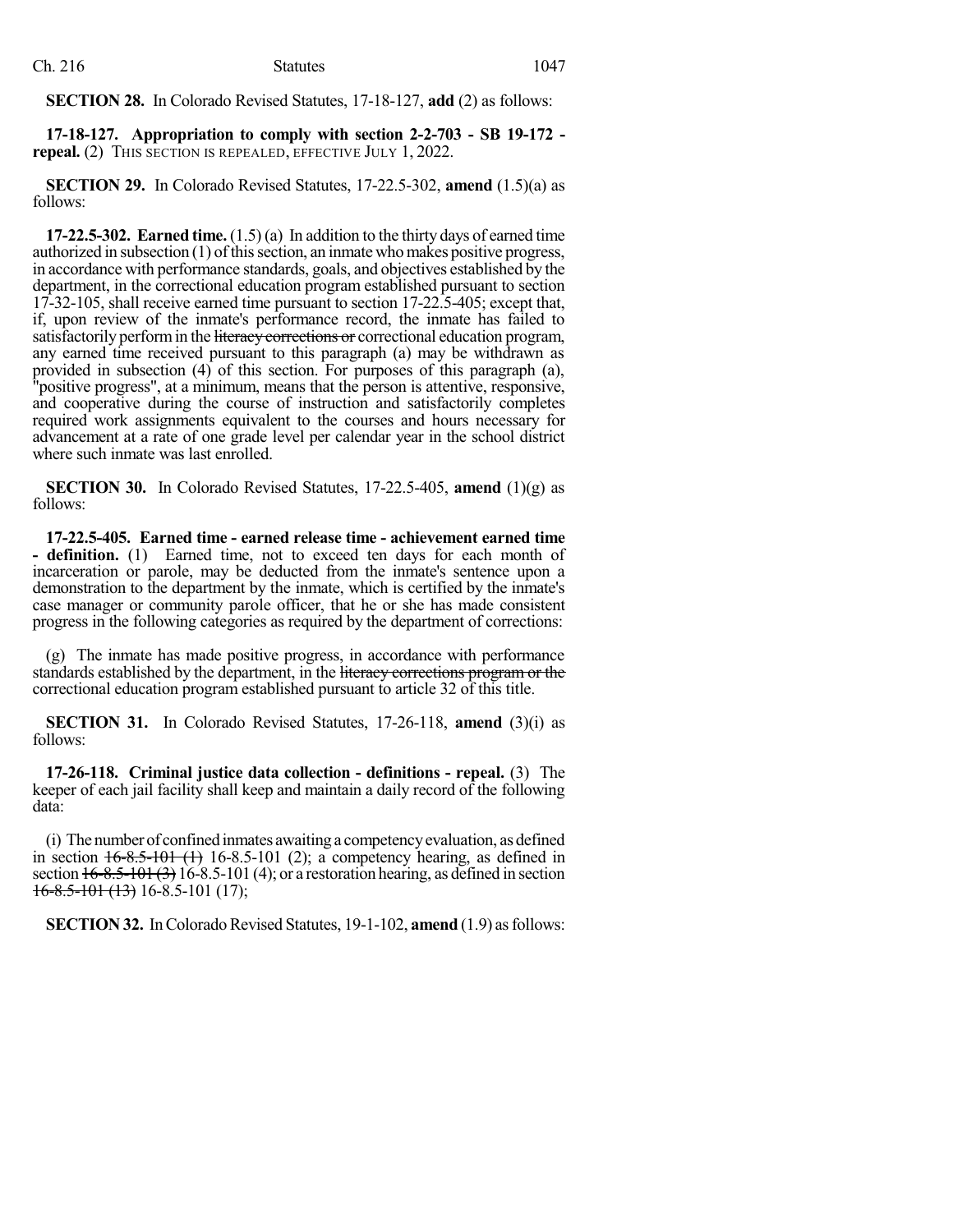#### 1048 Statutes Ch. 216

**19-1-102. Legislative declaration.** (1.9) The federal "Family First Prevention Services Act" was enacted on February 9, 2018. In order to comply with the provisions of the federal "Family First Prevention Services Act", the general assembly finds that it is necessary to update current statutes to enable Colorado to provide enhanced support to children, youth, and their families in order to prevent foster care placements. The state department OF HUMAN SERVICES shall implement the updated provisions in sections 19-1-103, 19-1-115, 19-3-208, and 19-3-308 utilizing foster care prevention services and qualified residential treatment programs when the federal government approves Colorado's five-year Title IV-E prevention plan, and subject to available general fund appropriations or federal funding.

**SECTION 33.** In Colorado Revised Statutes, 19-1-103, **amend** (87.9) as follows:

**19-1-103. Definitions.** As used in this title 19 or in the specified portion of this title 19, unless the context otherwise requires:

(87.9) "Qualified residential treatment program"means a licensed and accredited program that has a trauma-informed treatment model that is designed to address the child's or youth's needs, including clinical needs, as appropriate, of children and youth with serious emotional or behavioral disorders or disturbances in accordance with section  $201(a)(4)$  of the federal "Family First Prevention Services Act", 42 U.S.C.  $SEC$ .  $672$  (k)(4), and is able to implement the treatment identified for the child or youth by the assessment of the child required in section 19-1-115 (4)(e)(I).

**SECTION 34.** In Colorado Revised Statutes, 19-1-104, **amend** (1)(i) as follows:

**19-1-104. Jurisdiction.** (1) Except as otherwise provided by law, the juvenile court has exclusive original jurisdiction in proceedings:

(i) For the treatment or commitment pursuant to article 23 of title 17 and article 10.5 of title 27 PART 2 OF ARTICLE 10 OF TITLE 25.5 of a child who has a behavioral or mental health disorder or an intellectual and developmental disability and who comes within the court's jurisdiction under other provisions of this section;

**SECTION 35.** In Colorado Revised Statutes, **amend** 19-1-129 as follows:

**19-1-129. Department - research authorized - prenatal substance exposure - newborn and family outcomes - report.** (1) The STATE department OF HUMAN SERVICES may conduct research as related to the definition of "abuse" in section 19-1-103 concerning the incidence of prenatal substance exposure and related newborn and family health and human services outcomes asthe result of a mother's lawful and unlawful intake of controlled substances.

(2) Beginning in January 2021 and every two years thereafter, the STATE department OF HUMAN SERVICES shall report the outcomes of any research conducted pursuant to subsection (1) of this section to the joint health committees of the general assembly as part of its "State Measurement for Accountable, Responsive, and Transparent (SMART) Government Act" presentation required by section 2-7-203.

**SECTION 36.** In Colorado Revised Statutes, 19-1-306, **amend** (11)(b)(III) as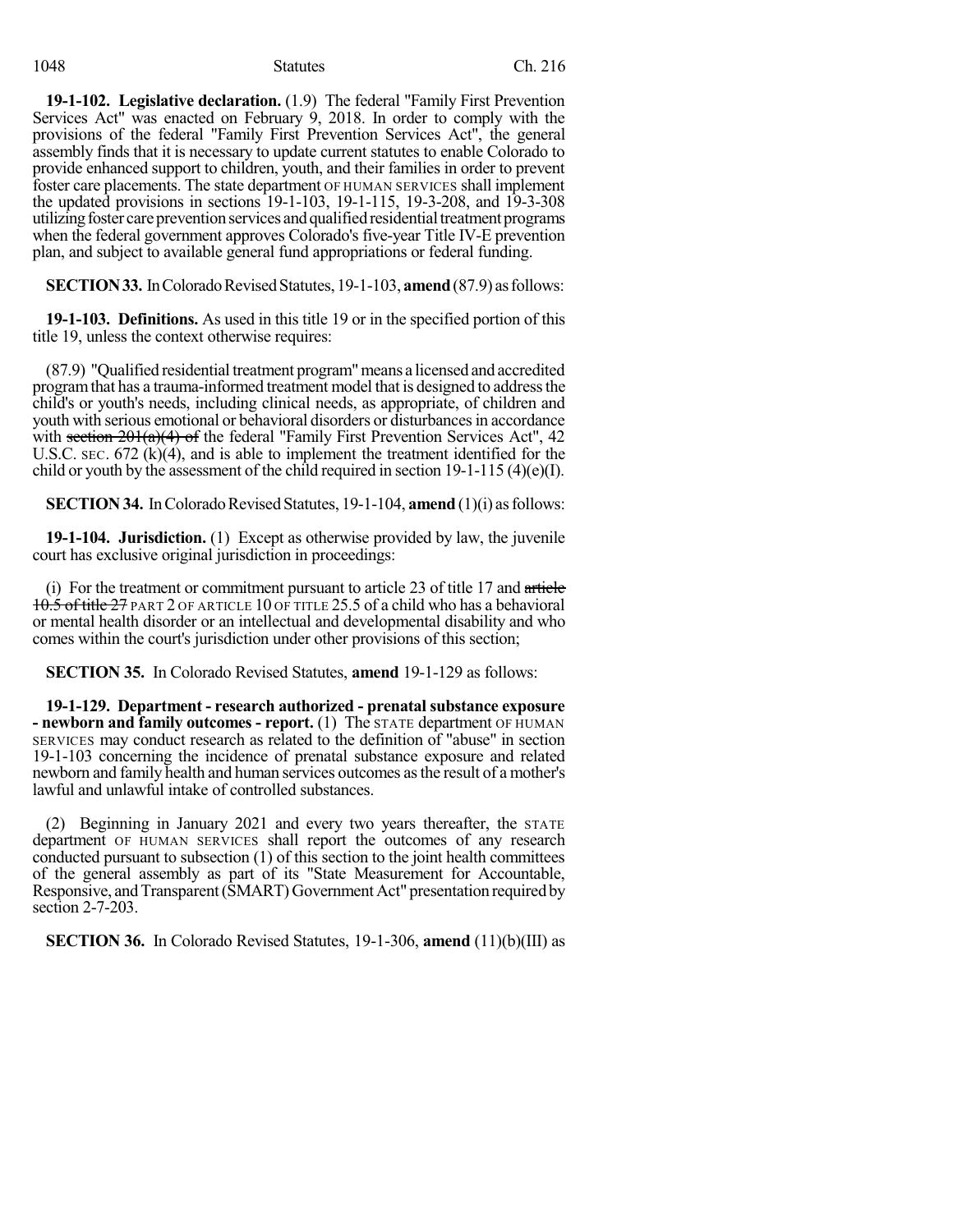follows:

**19-1-306. Expungement of juvenile delinquent records - definition.** (11) (b) The court shall send a copy of an expungement order to each of the following, directing the entity to expunge the records in its custody as soon as practicable but no later than ninety days after the receipt of the order:

(III) Any county department of human OR SOCIAL services through which the juvenile received services at any point during the juvenile's case; and

**SECTION 37.** In Colorado Revised Statutes, 22-2-145, **amend** (2)(b)(VI) and  $(2)(b)(IX)$  as follows:

**22-2-145. Media literacy - committee - report - strategic plan - definition repeal.** (2)(b) The commissioner of education shall appoint the following members to serve on the committee no later than July 15, 2019:

(VI) One member who is a school administrator in a school district that is not a rural school district or a small RURAL school district, as defined in section 22-7-1211 (4), and is a member of a professional association of school administrators;

(IX) One member who is a student in a school district that is not a rural school district or a small RURAL school district, as defined in section 22-7-1211 (4);

**SECTION 38.** In Colorado Revised Statutes, 22-20.5-104, **amend** (4) as follows:

**22-20.5-104. Pilot program - dyslexia markers - effective interventions created - evaluation report - repeal.** (4) On or before December 31, 2022, the department shall submit to the state board OF EDUCATION and the education committees of the senate and the house of representatives, or any successor committees, a report concerning the implementation and evaluation of the pilot program. The department may include in the report any recommendations for legislation that the department deems necessary based on the evaluation ofthe pilot program.

**SECTION 39.** In Colorado Revised Statutes, 22-35-103, **amend** (1) as follows:

**22-35-103. Definitions.** As used in this article 35, unless the context otherwise requires:

(1) "Apprenticeship program" means a Colorado-based apprenticeship program that is registered with the United States department of labor, office of apprenticeship. and training.

**SECTION 40.** In Colorado Revised Statutes, 22-97-203, **amend** (2) and (3)(b) as follows:

**22-97-203. Computer science education grant program - creation - rules legislative declaration.** (2) The department shall administer the grant program in accordance with state board rules. The department shall accept and review grant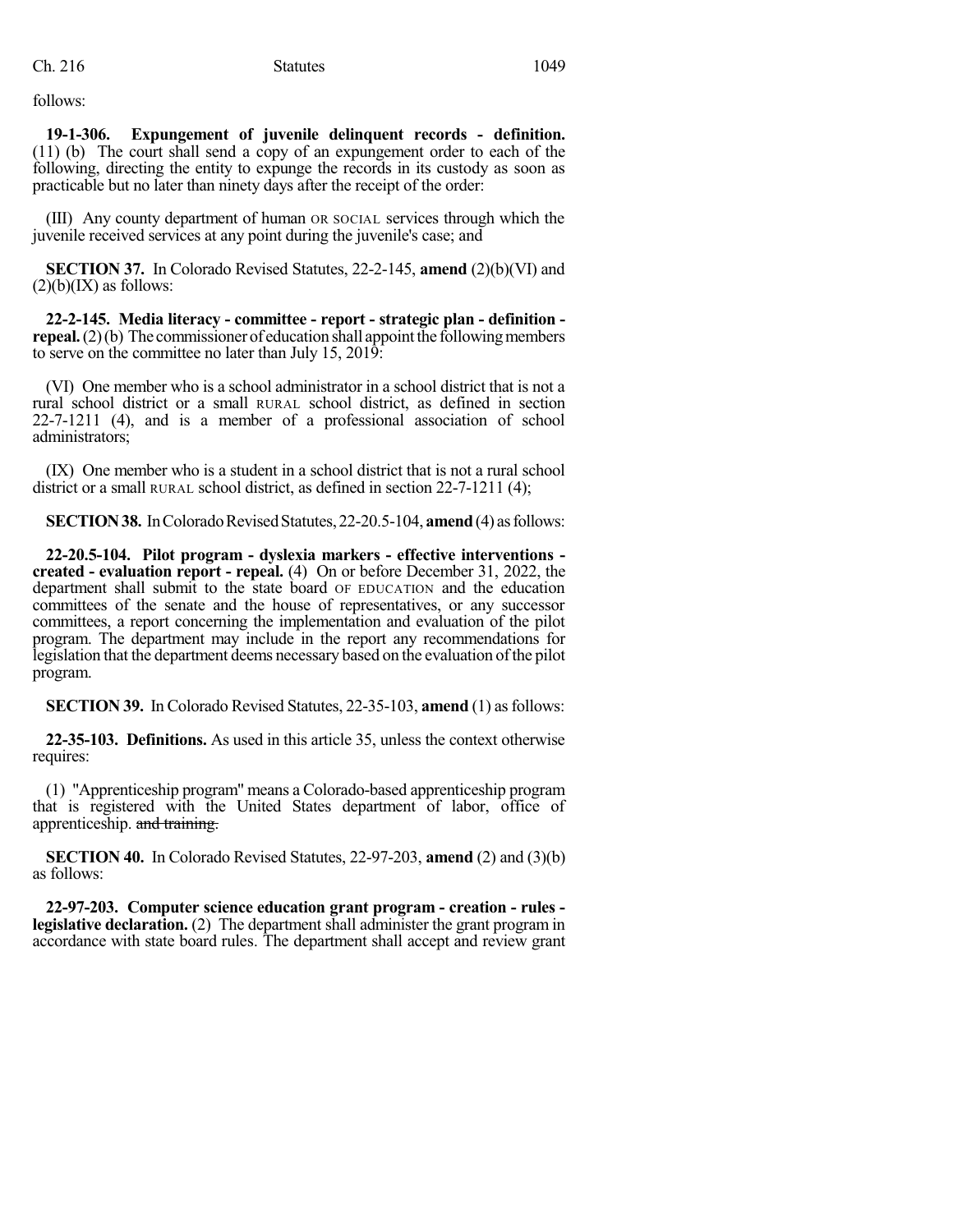applications received from public schools or school districts and shall make recommendations to the state board for the award of grants. In making its recommendations, the department shall consider the priorities contained in subsection  $(4)$  SUBSECTION  $(5)$  of this section. The state board shall select the grant recipients and the amount of each grant.

(3) Pursuant to article 4 of title 24, the state board shall promulgate rules necessary for the implementation of the grant program, including rules relating to:

(b) Criteria for the award of grants, including the priorities for awarding grants contained in subsection (4) SUBSECTION (5) of this section;

**SECTION 41.** In Colorado Revised Statutes, 22-99-103, **amend** (5)(a)(XI) as follows:

**22-99-103. Pilot program - creation - qualifying instruction - application award of grants- report.** (5) A school orschool district awarded a pilot program grant shall use the grant to implement a comprehensive quality physical education instruction program that includes, at a minimum, all of the following components:

(a) (XI) A prohibition against exempting students from physical education instruction; except that a parent or guardian may excuse a student from participation for a limited period of time or limited portion of the instruction for religious observances or due to religions prohibitions. A student may be excused from the physical activity component of the instruction if the student is injured or has a physical or emotional condition that prevents participation. In those circumstances, modified physical activities may be provided. In accordance with the federal "Individuals with Disabilities Education Improvement Act", 42 20 U.S.C. sec. 1400 et. seq., as amended, all students shall receive equal-quality physical education.

**SECTION 42.** In Colorado Revised Statutes, 23-60-202, **amend** (1)(c)(II) as follows:

**23-60-202. Duties of board with respect to state system.** (1) With respect to the community and technical colleges within the state system, the board has the authority, responsibility, rights, privileges, powers, and duties customarily exercised bythe governing boardsofinstitutionsof higher education, including the following:

(c) (II) To the extent space is available, the board may allow persons licensed pursuant to article 60.5 of title 22 C.R.S., to take, without charge at community and technical colleges, classes COURSES identified by the department of public safety pursuant to section 24-33.5-110, C.R.S. 24-33.5-1606.5 (4), as related to the national incident management system developed by the federal emergency management agency.

**SECTION 43.** In Colorado Revised Statutes, 24-1-120, **amend** (5)(i) as follows:

**24-1-120. Department of human services - creation.** (5) The department of human services shall include the following:

(i) The office of homeless youth services, created by article  $5.9$  of title  $26$ , C.R.S.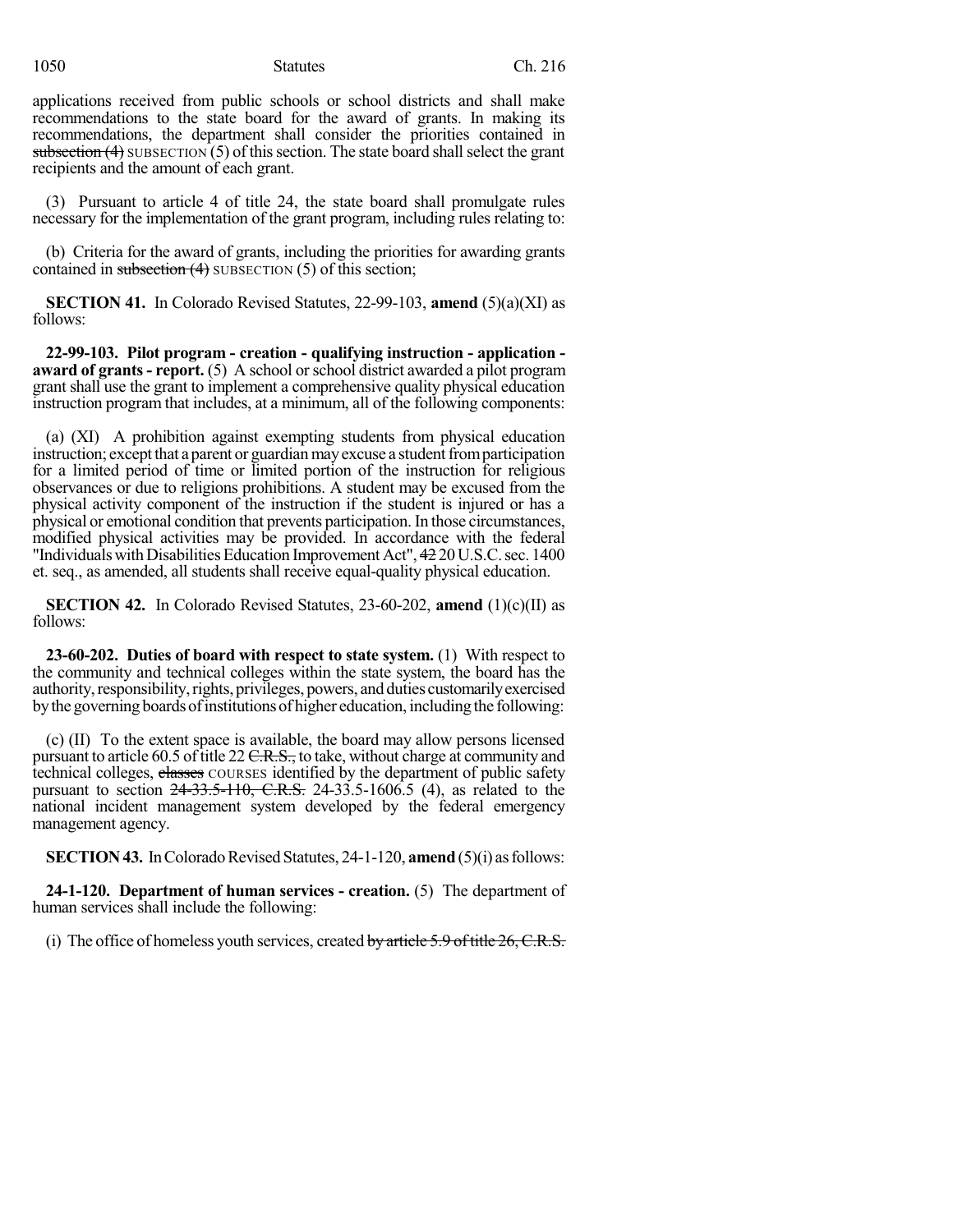IN SECTION 24-32-723. Said office and its powers, duties, and functions are transferred by a **type 2** transfer to the department of human services.

**SECTION 44.** In Colorado Revised Statutes, 24-33.5-705.4, **amend** (2)(b) as follows:

**24-33.5-705.4. All-hazards resource mobilization system - creation - plan duties- reimbursementfor expensesincurred by mobilized entities- eligibility - resource mobilization fund - creation - definitions - legislative declaration.** (2) As used in this section, unless the context otherwise requires:

(b) "Emergency manager" means the director or coordinator of the local or interjurisdictional emergency management agency, as described in section 24-33.5-707 (4), or other person, identified pursuant to section  $24$ -33.5-707 (6), PERSON responsible forlocalorinterjurisdictionaldisaster preparedness, prevention, mitigation, response, and recovery.

**SECTION 45.** In Colorado Revised Statutes, 24-33.5-802, **amend** (11) as follows:

**24-33.5-802. Definitions.** As used in this part 8, unless the context otherwise requires:

(11) "Volunteer organization" means an organization that provides emergency services on a state or local level pursuant to this part 22 PART 8.

**SECTION 46.** In Colorado Revised Statutes, 24-33.5-1202, **amend** (13.7) as follows:

**24-33.5-1202. Definitions.** As used in this part 12, unlessthe context otherwise requires:

(13.7) "Sprinkler fitter apprenticeship program" means an apprenticeship training program that is registered with either the office of apprenticeship training, employer and labor services in the employment and training administration in the United States department of labor or a state apprenticeship agency in accordance with the requirements of 29 CFR 29.1 et seq., or other similar apprentice program approved by the administrator, and consists of a minimum of eight thousand hours of documented practical work experience on fire suppression systems, combined with a minimum of seven hundred hours of related instruction, including classroom or shop instruction, in the sprinkler fitter trade.

**SECTION 47.** In Colorado Revised Statutes, 24-37.5-702, **repeal** (3.5) as follows:

**24-37.5-702. Definitions.** As used in this part 7, unless the context otherwise requires:

(3.5) "Education data subcommittee" means the subcommittee of the advisory board created in section 24-37.5-703.5 to provide policies and protocols regarding sharing education data among local and state education providers.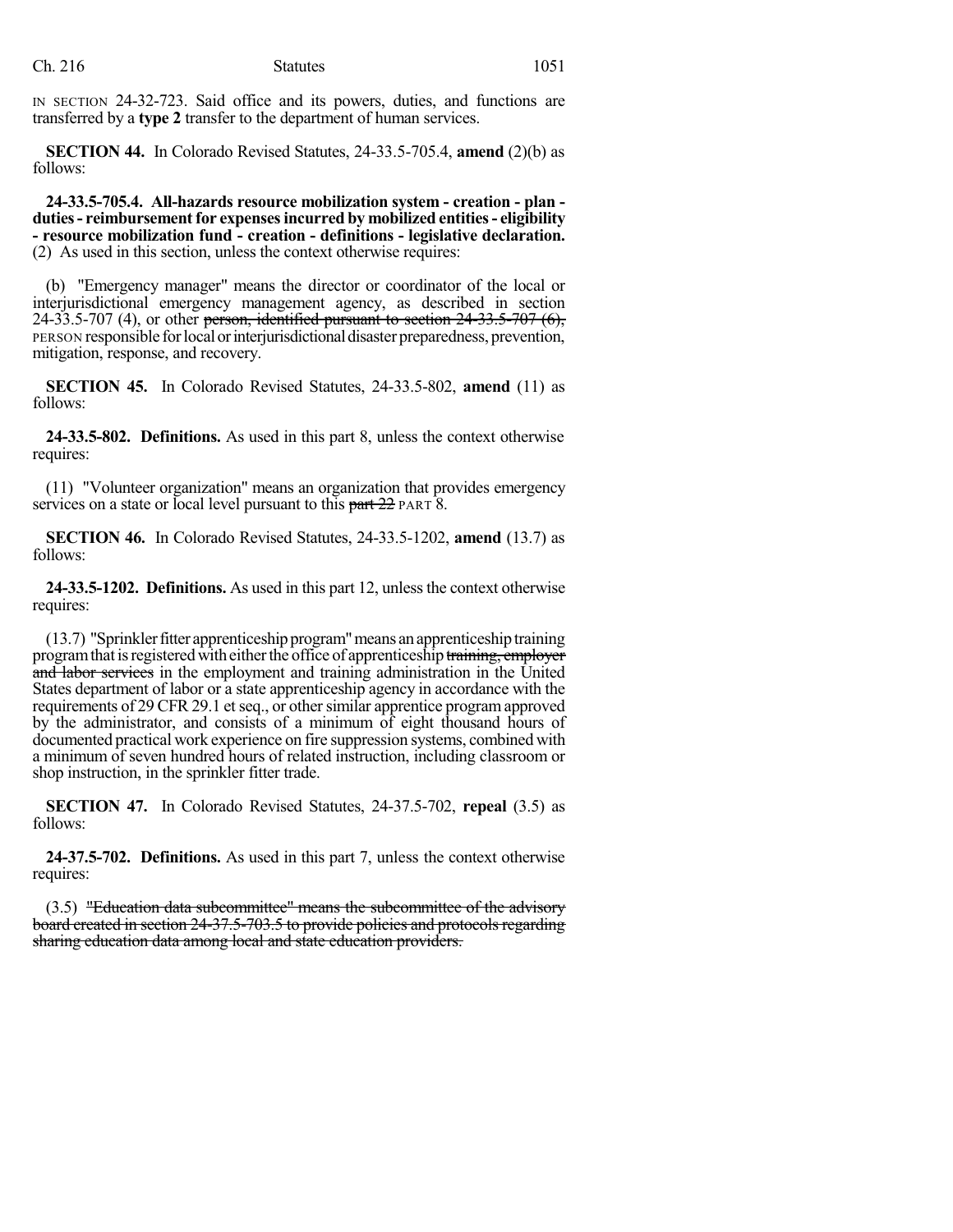**SECTION 48.** In Colorado Revised Statutes, 24-101-301, **amend** (30) as follows:

**24-101-301. Definitions.** The terms defined in this section shall have the following meanings whenever they appear in this code, unless the context in which they are used clearly requires a different meaning or a different definition is prescribed for a particular article or portion thereof:

(30) "Procurement official" means the individual of a purchasing agency with purchasing authority created pursuant to section  $24 - 102 - 204$  (3) or 24-102-302 (2) or the individual authorized to enter into contracts for capital construction or controlled maintenance pursuant to section 24-30-1303 (5).

**SECTION 49.** In Colorado Revised Statutes, 25-1-1202, **amend** (1)(cc) as follows:

**25-1-1202. Index of statutory sections regarding medical record confidentiality and health information.** (1) Statutory provisions concerning policies, procedures, and references to the release, sharing, and use of medical records and health information include the following:

(cc) Section 18-3-203,  $\left(\frac{1}{2}\right)$ , concerning assault in the second degree and the availability of medical testing for certain circumstances;

**SECTION 50.** In Colorado Revised Statutes, 25-1.5-106, **amend** (5)(e) as follows:

**25-1.5-106. Medical marijuana program - powers and duties ofstate health agency - rules- medical review board - medical marijuana program cash fund - subaccount - created - "Ethan's Law" - definitions - repeal.** (5) **Physicians.** A physician who certifies a debilitating medical condition or disabling medical condition for an applicant to the medical marijuana program shall comply with all of the following requirements:

(e) Only a physician can make a medical marijuana recommendation; except THAT, when making a medical marijuana recommendation for a patient with a disabling medical condition, the recommendation may be made by a medical doctor, dentist, or advanced practice practitioner with prescriptive authority acting within the scope of his or her practice.

**SECTION 51.** In Colorado Revised Statutes, **amend** 25-1.5-114 as follows:

**25-1.5-114. Freestanding emergencydepartments-licensure - requirements - definition - rules.** (1) AS USED IN THIS SECTION, "BOARD" MEANS THE STATE BOARD OF HEALTH CREATED IN SECTION 25-1-103.

 $(1)$  (1.5) On or after December 1, 2021, a person that wishes to operate a freestanding emergency department must submit to the department on an annual basis a completed application for licensure as a freestanding emergency department. On or after July 1, 2022, a person shall not operate a freestanding emergency department that is required to be licensed pursuant to this section without a license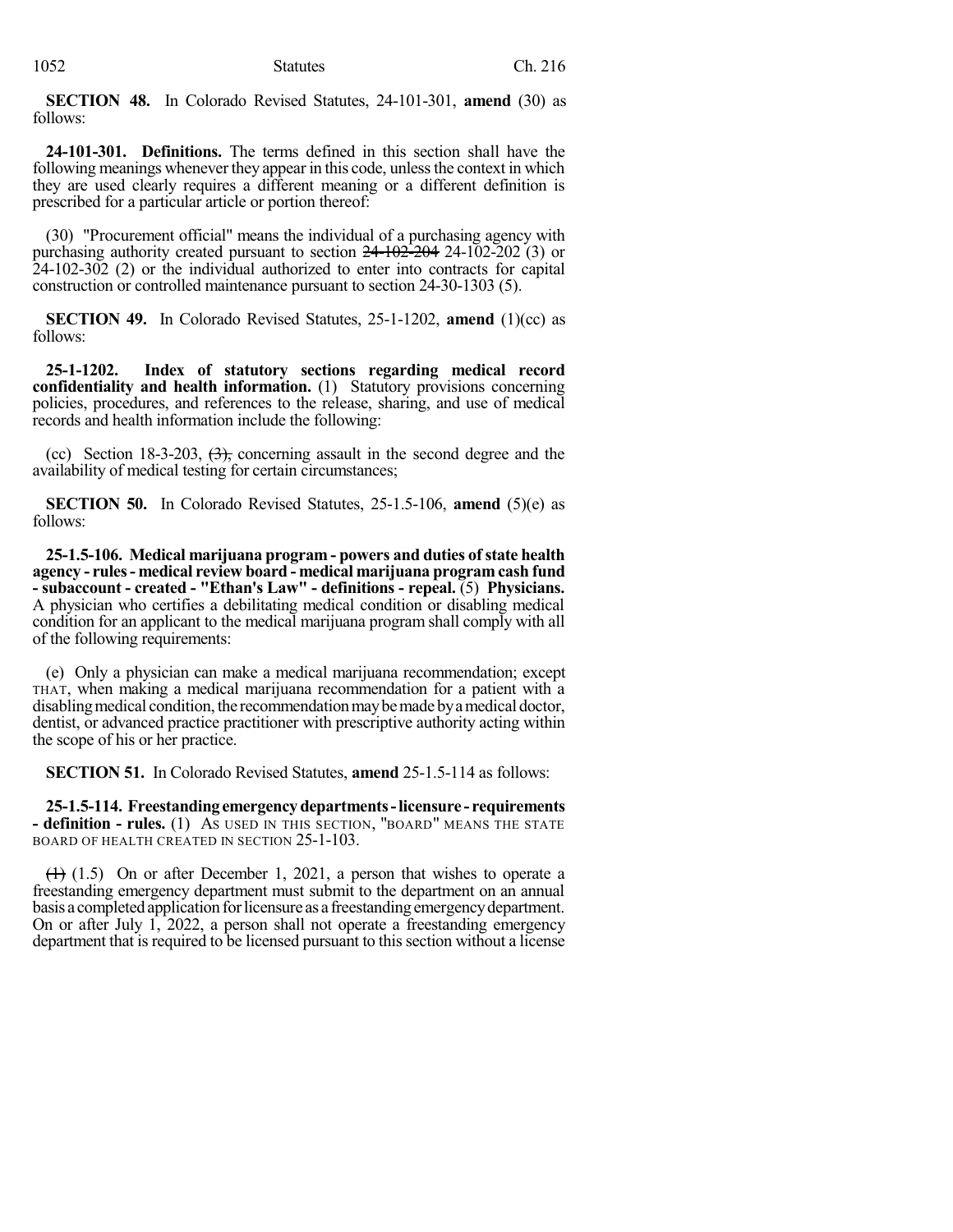issued by the department.

(2) The department may grant a waiver of the licensure requirementsset forth in thissection and in rules adopted by the board for either a licensed community clinic or community clinic seeking licensure that isserving an underserved population in the state.

 $(3)(a)$  The board shall adopt rules establishing the requirements for licensure of, waiver from the requirement for licensure of, safety and care standards for, and fees for licensing and inspecting freestanding emergency departments. The board must set the fees in accordance with section  $25-3-105$ .

(b) The rules adopted by the board shall include a requirement that each individual seeking treatment at the freestanding emergency department receive a medical screening examination and a prohibition against delaying a medical screening examination in order to inquire about the individual's ability to pay or insurance status.

(c) The rules adopted by the board must take effect by July 1, 2021, and thereafter the board shall amend the rules as necessary.

(4) A freestanding emergency department licensed pursuant to this section is subject to the requirements in section 25-3-119.

(5) (a) As used in this section, "freestanding emergency department" means a health facility that offers emergency care, that may offer primary and urgent care services, and that is either:

(I) Owned or operated by, or affiliated with, a hospital or hospital system and located more than two hundred fifty yards from the main campus of the hospital; or

(II) Independent fromand not operated by or affiliated with a hospital or hospital system and not attached to or situated within two hundred fifty yards of, or contained within, a hospital.

(b) "Freestanding emergency department" does not include a health facility described in subsection (5)(a) of this section that was licensed by the department pursuant to section 25-1.5-103 as a community clinic prior to July 1, 2010, if the facility is serving a rural community or a ski area, as defined in board rules.

**SECTION 52.** In Colorado Revised Statutes, 25-3.5-205, **amend** (5)(a) as follows:

#### **25-3.5-205. Emergencymedicalserviceproviders-investigation-discipline.** (5) For the purposes of this section:

(a) "Medical director" means a physician who provides medical direction to CERTIFIED OR LICENSED emergency medical service providers consistent with the rules adopted by the director or chief medical officer, as applicable, under section  $25 - 3.5 - 206$ .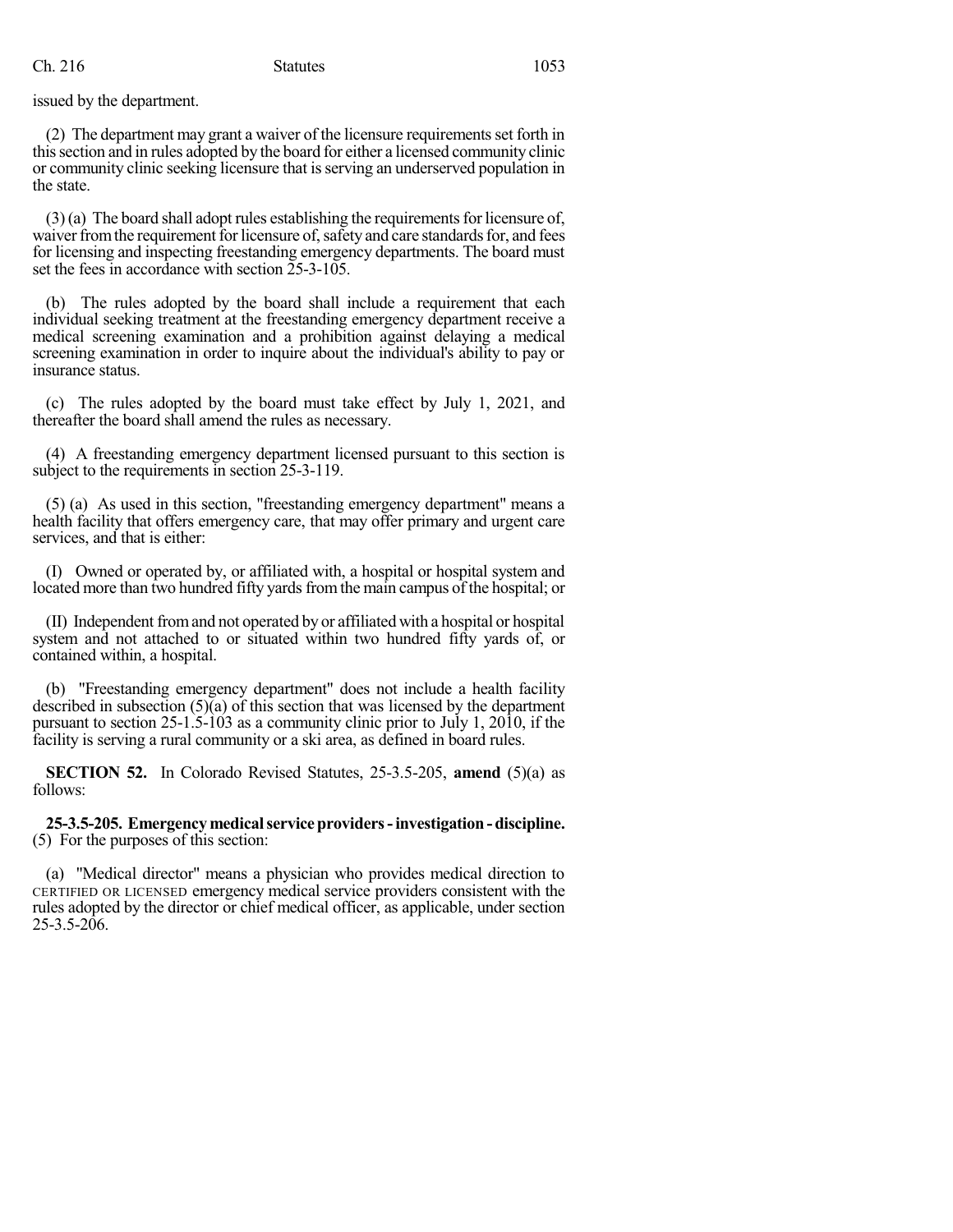**SECTION 53.** In Colorado Revised Statutes, 25-5-402, **amend** (4)(b) and  $(12)(d)$  as follows:

**25-5-402. Definitions.** As used in this part 4, unless the context otherwise requires:

(4) "Consumer commodity", except as otherwise specifically provided in this subsection (4), means any food, drug, cosmetic, or device. Such term does not include:

(b) Any commodity subject to packaging or labeling requirements imposed under article 9 of title 35, C.R.S., being known as the "Pesticide Act", or imposed by the secretary of agriculture under the "Federal Insecticide, Fungicide, and Rodenticide Act", as amended  $(7 \text{ U.S.C. } \text{secs. } 135 - 135 \text{k})$  (7 U.S.C. SEC. 136 ET SEQ.), or under the federal "Animal Virus, Serum, Toxin, Antitoxin Act" (21 U.S.C. secs. 151-158);

(12) "Food additive" means any substance, the intended use of which results or may be reasonably expected to result, directly or indirectly, in its becoming a component or otherwise affecting the characteristics of any food (including any substance intended for use in producing, manufacturing, packing, processing, preparing, treating, packaging, transporting, or holding food and including any source of radiation intended for any such use) if such substance is not generally recognized among experts qualified by scientific training and experience to evaluate itssafety as having been adequately shown through scientific procedures(or, in the case of a substance used in a food prior to January 1, 1958, through either scientific procedures or experience based on common use in food) to be safe under the conditions of its intended use. The term does not include:

(d) Any substance used in accordance with a sanction or approval granted prior to the enactment of the amendment to the federal act known as the "Food Additives" Amendment of 1958", the "Poultry Products Inspection Act" (21 U.S.C. secs. 451-470), or the "Meat Inspection Act of March 4, 1907" "FEDERAL MEAT INSPECTION ACT", as amended and extended (21 U.S.C. secs. 71-91) (21 U.S.C. SECS. 603-623).

**SECTION 54.** In Colorado Revised Statutes, 25-5-420, **amend** (1) and (8) as follows:

**25-5-420. Enforcement.** (1) The authority to promulgate regulations for the efficient enforcement of this part 4 is vested in the department. The department is authorized to make the regulations promulgated under this part 4 conform, insofar as practicable, with those promulgated under the federal act, the federal "Fair Packaging and Labeling Act" (15 U.S.C. secs. 1451-1461), and the federal "Meat Inspection Act of March 4, 1907" "FEDERAL MEAT INSPECTION ACT", as amended  $(21 \text{ U.S.C. }$  secs.  $71-91$ ) (21 U.S.C. secs. 603-623). All regulations promulgated under this part 4 shall be promulgated in accordance with the provisions of article 4 of title 24, C.R.S.

(8) All regulations establishing standards of identity and composition for meat and meat food products and their amendments adopted under the federal "Meat Inspection Act of March 4, 1907" "FEDERAL MEAT INSPECTION ACT", as amended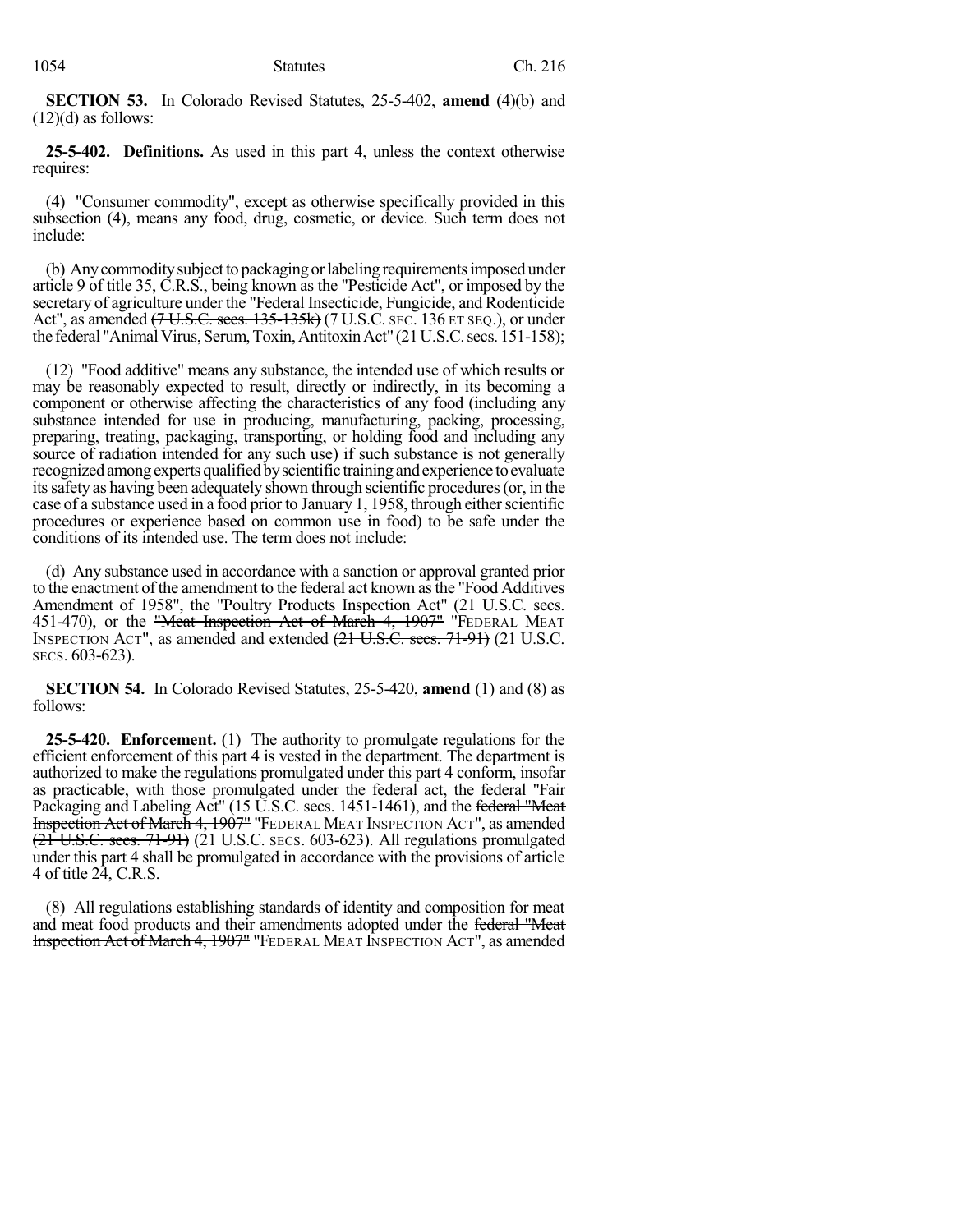#### Ch. 216 Statutes 1055

 $(21$  U.S.C. secs.  $71-91$ ) (21 U.S.C. secs. 603-623), are the established standards of identity and composition for meat and meat food products in this state. However, the department may, if it finds it necessary in the interest of consumers, adopt additional regulations establishing standards of identity and composition for meat and meat food products which are no less stringent than regulations promulgated under the federal "Meat Inspection Act" "FEDERAL MEAT INSPECTION ACT".

**SECTION 55.** In Colorado Revised Statutes, **amend** 25-5-423 as follows:

**25-5-423. Cooperation with federal agencies.** The department is authorized to confer and cooperate with the federal food and drug administration in the enforcement of the federal act and the United States department of agriculture in the enforcement of the federal "Meat Inspection Act of 1907" "FEDERAL MEAT INSPECTION ACT" (21 U.S.C. SECS. 603-623), as amended, as they may apply to foods, drugs, devices, and cosmetics received in this state from other states, territories, or foreign countries.

**SECTION 56.** In Colorado Revised Statutes, 25-5-1308, **repeal** (2) as follows:

**25-5-1308. Survey.** (2) On or before January 1, 2020, the department shall compile the results of the survey conducted under subsection  $(1)$  of this section and present the results to the health and insurance committee of the house of representatives, or its successor committee, and the health and human services committee of the senate, or its successor committee.

**SECTION 57.** In Colorado Revised Statutes, 25-7-105, **amend** (14) as follows:

**25-7-105. Duties of commission - rules- legislative declaration - definitions.** (14) The commission shall repeal the clean vehicle fleet program mandated by section 246 of the federal act and shall replace such program if required by federal law. Nothing in this subsection (14) shall be deemed to impair the availability of the income tax credit established pursuant to section 39-22-516, C.R.S.

**SECTION 58.** In Colorado Revised Statutes, 25-7-503, **amend** (1)(a)(I) as follows:

**25-7-503. Powers and duties of commission - rules - delegation of authority to division.** (1) The commission has the following powers and duties:

(a) To promulgate rules pursuant to section 24-4-103, C.R.S., regarding the following, as are necessary to implement the provisions of this part 5 only for areas of public access:

(I) Performance standards and practices for asbestos abatement which are not more stringent than 29 CFR 1910.1001 and 1926.58 1926.1101;

**SECTION 59.** In Colorado Revised Statutes, 25-27.5-106, **amend** (2)(a)(II) as follows:

**25-27.5-106. License or registration - application - inspection - issuance rules.** (2) (a) (II) Except as provided in paragraph  $(a.5)$  of this subsection  $(2)$ . The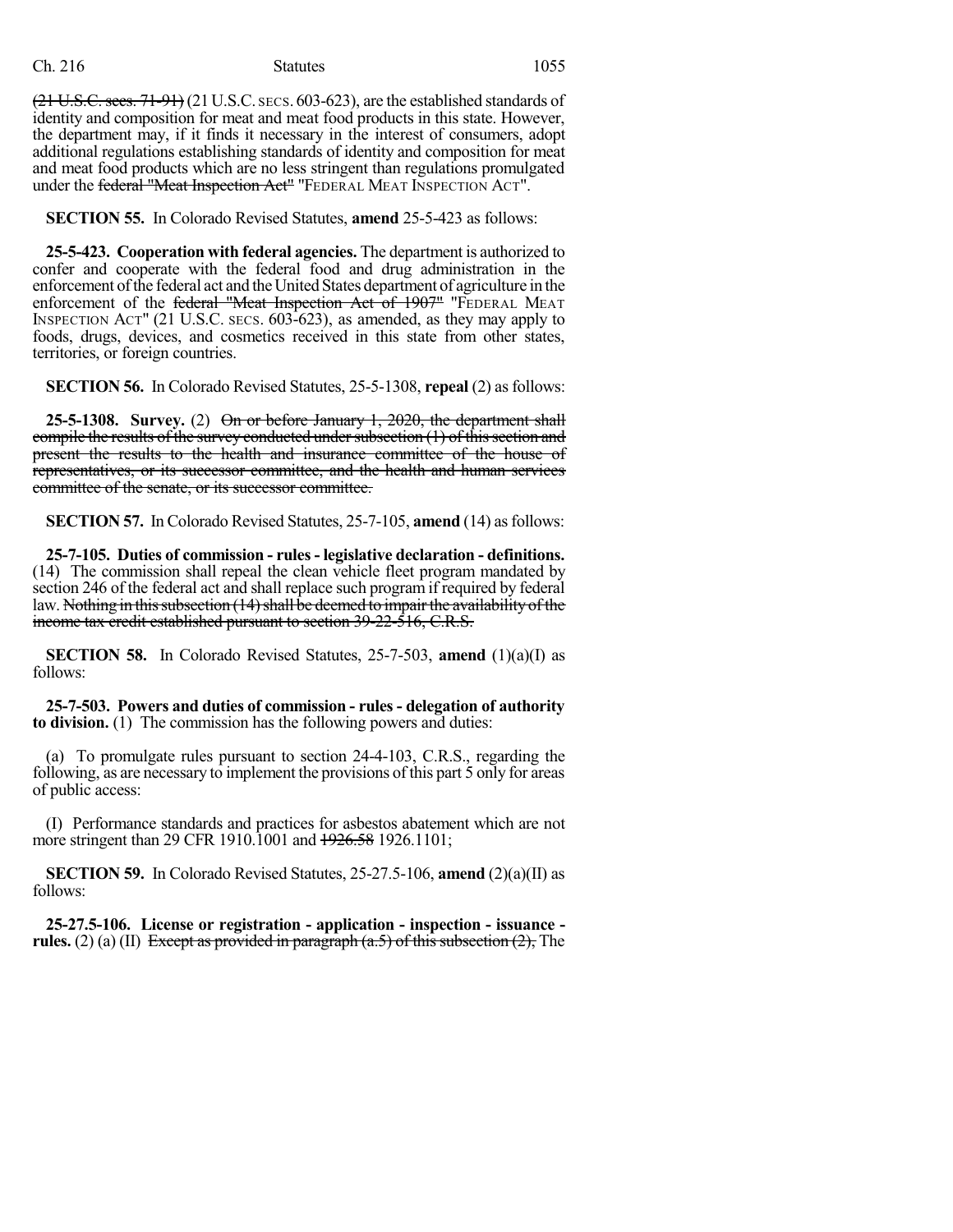1056 Statutes Ch. 216

department shall make inspections as it deems necessary to ensure that the health, safety, and welfare of the home care agency's or home care placement agency's home care consumers are being protected. Inspections of a home care consumer's home are subject to the consent of the home care consumer to access the property. The home care agency or home care placement agency shall submit in writing, in a form prescribed by the department, a plan detailing the measures that will be taken to correct any violations found by the department as a result of inspections undertaken pursuant to this subsection (2).

**SECTION 60.** In Colorado Revised Statutes, 25-51-104, **amend** (1)(e) as follows:

**25-51-104. Payment and financial resolution.** (1) If a patient accepts an offer of compensation made pursuant to section 25-51-103 (5) and receives the compensation, the payment of compensation to the patient is not a payment resulting from:

(e) A judgment, administrative action, settlement, or arbitration award involving malpractice under section 12-200-106 (5), 12-210-105 (5), 12-215-115 (1)(i), 12-220-130 (1)(q) or (1)(r), 12-235-111 (1)(i), 12-240-125 (4)(b)(III),  $\frac{12-245-226}{2}$ (8) *12-245-226(7),* 12-250-116, 12-255-119 (3)(b)(II), 12-275-120 (1)(p) or(1)(v),  $12-275-129$ ,  $12-280-111$  (1),  $12-285-120$  (1)(o),  $12-285-127$  (1)(a),  $12-285-211$  $(1)(k)$ , 12-285-216  $(1)(a)$ , or 12-290-113  $(2)(b)(III)$ .

**SECTION 61.** In Colorado Revised Statutes, 25-54-101, **amend** (1)(a)(V) as follows:

**25-54-101. Definitions.** As used in this article 54, unless the context otherwise requires:

(1) (a) "Advance health care directive" means:

(V) Any of the advance health care directives listed in subsections (1)(a)(I) to  $(1)(a)(IV)$  of this section or this subsection  $(1)(a)(V)$  that has THAT HAVE been properly executed in another state.

**SECTION 62.** In Colorado Revised Statutes, 26-5-104, **amend** (8)(a) as follows:

**26-5-104. Funding of child welfare services provider contracts - funding mechanismreview -fund - report- rules- definitions- repeal.**(8) **County-level child welfare staff.** (a) For the state fiscal year 2015-16, and for each state fiscal year thereafter, each county may receive a capped allocation in addition to its portion of the child welfare block grant for the specific purpose of hiring new child welfare staff at the county level in addition to child welfare staff existing as of January 1, 2015. A county that utilizes said additional allocation shall continue to payfor child welfare staff positions existing as ofJanuary1, 2015, through the child welfare block grant. The child welfare allocations committee shall determine the allocation formula pursuant to section  $26 - 5 - 103.5$  (5) 26-5-104 (3).

**SECTION 63.** In Colorado Revised Statutes, 26-5.4-102, **amend** (2) as follows: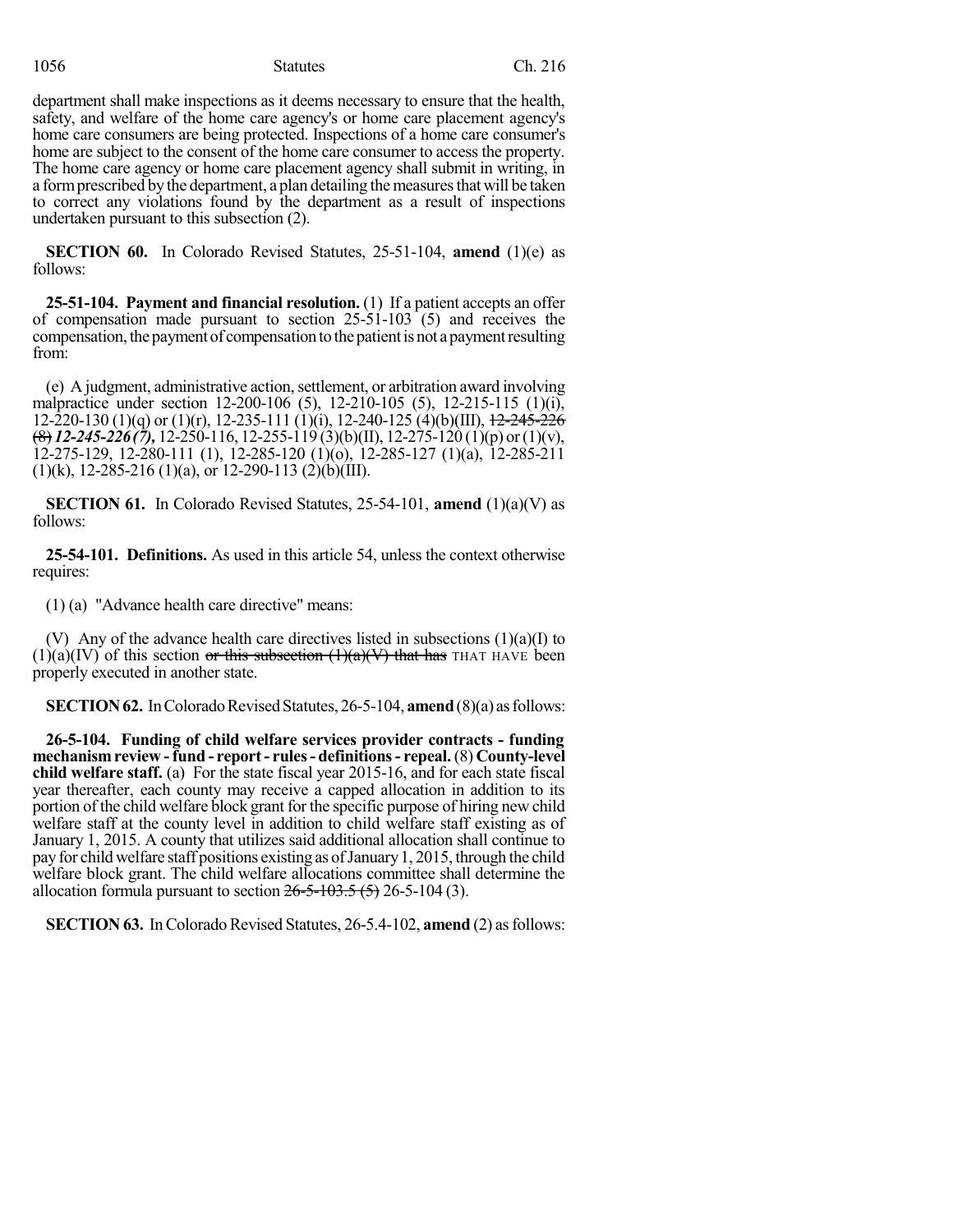### Ch. 216 Statutes 1057

**26-5.4-102. Definitions.** As used in this article 5.4, unlessthe context otherwise requires:

(2) "Qualified residential treatment program" means a licensed and accredited program that has a trauma-informed treatment model that is designed to address the child's or youth's needs, including clinical needs, as appropriate, of children and youth with serious emotional or behavioral disorders or disturbances in accordance with section  $201(a)(4)$  of the federal "Family First Prevention Services Act", 42 U.S.C. SEC. 672 (k)(4), and is able to implement the treatment identified for the child or youth by the assessment of the child or youth required in section 19-1-115  $(4)(e)$ (I).

**SECTION 64.** In Colorado Revised Statutes, 26-6-102, **amend** (30.5) as follows:

**26-6-102. Definitions.** As used in this article 6, unless the context otherwise requires:

(30.5) "Qualified residential treatment program"means a licensed and accredited program that has a trauma-informed treatment model that is designed to address the child's or youth's needs, including clinical needs, as appropriate, of children and youth with serious emotional or behavioral disorders or disturbances in accordance with section  $201(a)(4)$  of the federal "Family First Prevention Services Act", 42 U.S.C. 672 (k)(4), and is able to implement the treatment identified for the child or youth by the assessment of the child or youth required in section 19-1-115 (4)(e)(I).

**SECTION 65.** In Colorado Revised Statutes, 38-33.3-209.4, **amend** (1)(b) as follows:

**38-33.3-209.4. Public disclosures required - identity of association - agent manager - contact information.** (1) Within ninety days after assuming control from the declarant pursuant to section 38-33.3-303 (5), the association shall make the following information available to unit owners upon reasonable notice in accordance with subsection (3) of this section. In addition, if the association's address, designated agent, or management company changes, the association shall make updated information available within ninety days after the change:

(b) The name of the association's designated agent or management company, if any. together with the agent's or management company's license number if the agent or management company is subject to licensure under part 10 of article 61 of title  $12, C.R.S.$ ;

**SECTION 66.** In Colorado Revised Statutes, **repeal** 38-33.3-402 as follows:

**38-33.3-402. Manager licensing - condition precedent for enforcement of contract terms.** A person that is subject to licensure under part 10 of article 61 of title 12, C.R.S., shall at all times have and maintain a valid license when acting or purporting to act on behalf of the association. The association's agreement to pay a fee for the services of a community manager or to hold harmless or indemnify the community manager for any act or omission in the course of providing those services is void and unenforceable for any period in which the manager's license is expired, suspended, or revoked.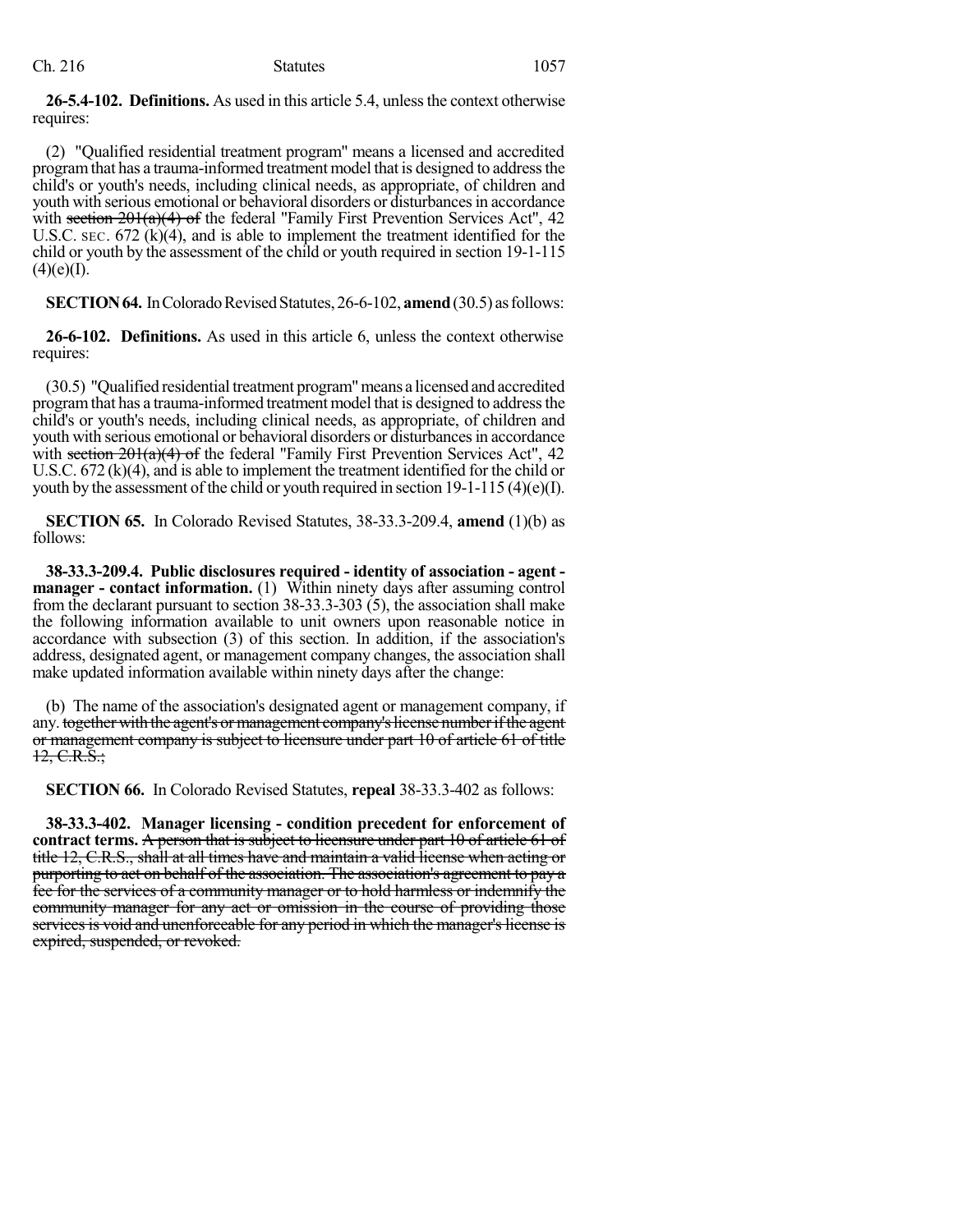**SECTION 67.** In Colorado Revised Statutes, 39-22-516.7, **amend** (6) as follows:

**39-22-516.7. Tax credit for innovative motor vehicles - definitions - repeal.** (6) Except as provided in subsection (5) of this section, and notwithstanding the allowance of credits for any tax years commencing on or after January 1, 2013, but prior to January 1, 2014, under this section and section 39-22-516.5, no more than one tax credit shall be granted pursuant to this section and sections 39-22-516, 39-22-516.5, 39-22-516.5 and 39-22-516.8 for any individual motor vehicle.

**SECTION 68.** In Colorado Revised Statutes, 39-22-516.8, **amend** (15) as follows:

**39-22-516.8. Tax credit for innovative trucks - definitions - repeal.** (15) No more than one tax credit shall be granted pursuant to this section and sections 39-22-516, 39-22-516.5, 39-22-516.5 and 39-22-516.7 for any individual motor vehicle or truck.

**SECTION 69.** In Colorado Revised Statutes, 39-26-123, **amend** (3)(b)(II) introductory portion as follows:

**39-26-123. Receipts - disposition - transfers of general fund surplus - sales tax holding fund - creation-definitions.**(3) For anystate fiscal year commencing on or after July 1, 2013, the state treasurer shall credit eighty-five percent of all net revenue collected under this article 26 to the old age pension fund created in section 1 of article XXIV of the state constitution. The state treasurer shall credit to the general fund the remaining fifteen percent of the net revenue, less:

(b) (II) The amount credited to the housing development grant fund created in section 24-32-721 (1) under subsection  $\left(\frac{1}{b}\right)\left(\frac{1}{b}\right)$  (3)(b)(I) of this section is reduced by the following amounts:

**SECTION 70.** In Colorado Revised Statutes, 40-2-127, **amend** (3.5)(b) introductory portion as follows:

**40-2-127. Community energy funds- community solar gardens- definitions - rules - legislative declaration - repeal.** (3.5) **Standards for construction and operation.** The following requirements apply to any community solar garden exceeding two megawatts:

(b) Following the development or acquisition by a qualifying retail utility of a community solar garden in which the qualifying retail utility retains ownership, the qualifying retail utility shall either use its own employees to operate and maintain the community solar garden or contract for operation and maintenance of the community solar garden by a contractor whose employees have access to an apprenticeship program registered with the United States department of labor's office of apprenticeship and training or with a state apprenticeship council recognizedbythat office; exceptthatthis apprenticeshiprequirement doesnot apply to:

**SECTION 71.** In Colorado Revised Statutes, 40-2-129, **amend** (1)(a) and (2) introductory portion as follows: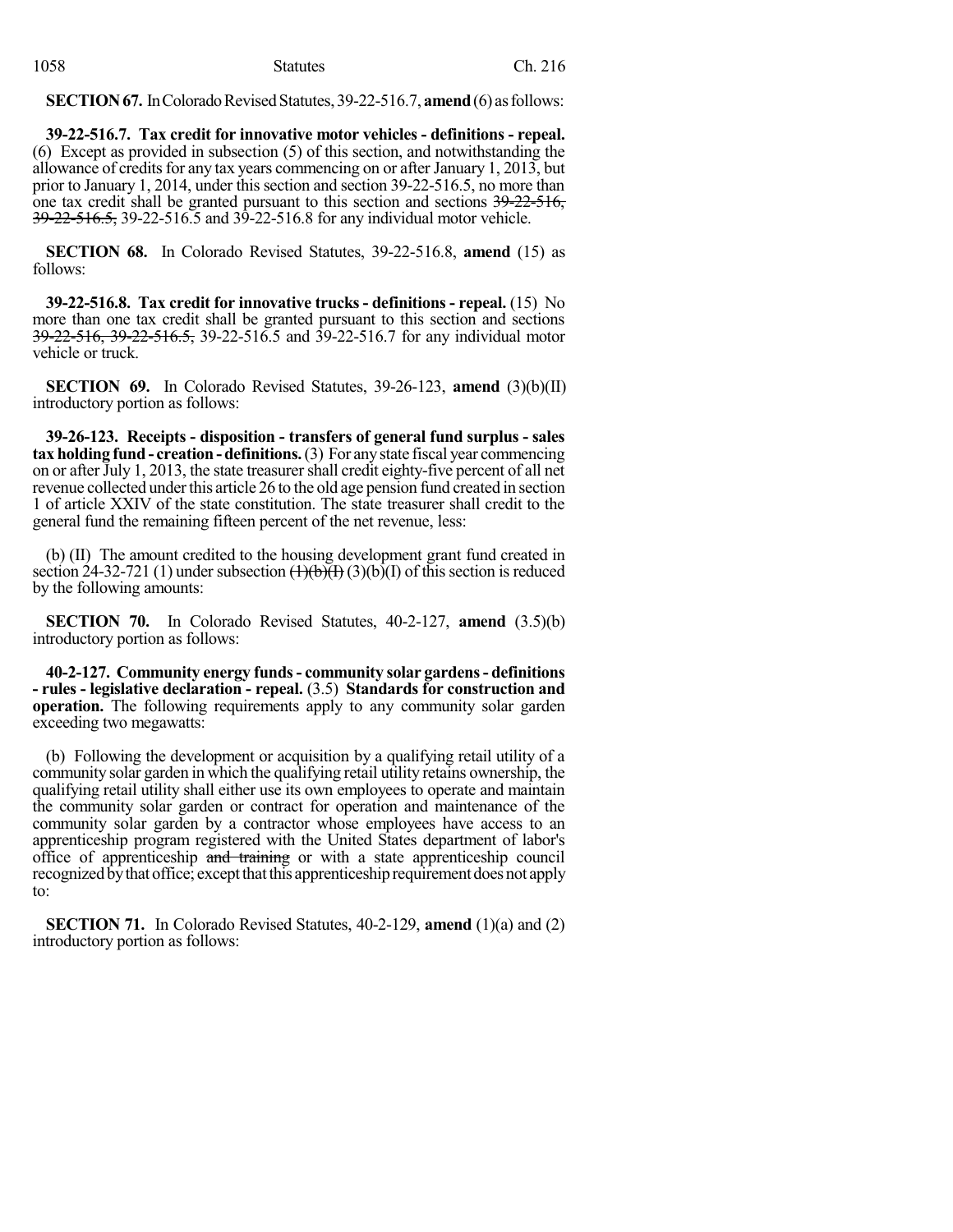#### Ch. 216 Statutes 1059

**40-2-129. New resource acquisitions - factors in determination - local employment - "best value" metrics.** (1) (a) When evaluating electric resource acquisitions and requests for a certificate of convenience and necessity for construction or expansion of generating facilities, including but not limited to pollution control or fuel conversion upgrades and conversion of existing coal-fired plants to natural gas plants, the commission shall consider, in all decisions involved in electric resource acquisition processes, best value regarding employment of Colorado labor, as defined in section 8-17-101 (2)(a), and positive impacts on the long-termeconomic viability of Colorado communities. To this end, the commission shall require utilities to obtain and provide to the commission the following information regarding "best value" employment metrics: The availability of training programs, including training through apprenticeship programs registered with the United States department of labor's office of apprenticeship and training or by state apprenticeship councils recognized by that office; employment of Colorado labor as compared to importation of out-of-state workers; long-termcareer opportunities; and industry-standard wages, health care, and pension benefits. When a utility proposes to construct new facilities of its own, the utility shall supply similar information to the commission.

(2) Following development or acquisition of a generating facility by a utility, for all generating facilities owned by the utility that do not emit carbon dioxide, the utility shall use utility employees or qualified contractors if the contractors' employees have access to an apprenticeship program registered with the United States department of labor's office of apprenticeship and training or by a state apprenticeship council recognized by that office; except that this apprenticeship requirement does not apply to:

**SECTION 72.** In Colorado Revised Statutes, 40-3.2-104, **amend** (5)(a) and  $(5)(b)$  as follows:

**40-3.2-104. Electricity utility demand-side management programs - rules annual report - definition.** (5) The commission shall allow an opportunity for a utility's investments in cost-effective DSM programs to be more profitable to the utility than any other utility investment that is not already subject to special incentives. In complying with this subsection (5), the commission shall consider, without limitation, the following incentive mechanisms, which shall take into consideration the performance of the DSM program:

(a) An incentive to allow a rate of return on  $\overline{DSM}$  DEMAND-SIDE MANAGEMENT investments that is higher than the utility's rate of return on other investments;

(b) An incentive to allowthe utility to accelerate the depreciation or amortization period for **DSM** DEMAND-SIDE MANAGEMENT investments;

**SECTION 73.** In Colorado Revised Statutes, 43-4-206, **amend** (2)(b) introductory portion as follows:

**43-4-206. State allocation.** (2)(b) Nothwithstanding NOTWITHSTANDING section  $24-1-136(11)(a)$ (I), beginning in 1998, the department of transportation shall report annually to the transportation committee of the senate and the transportation and energy committee of the house of representatives concerning the revenue expended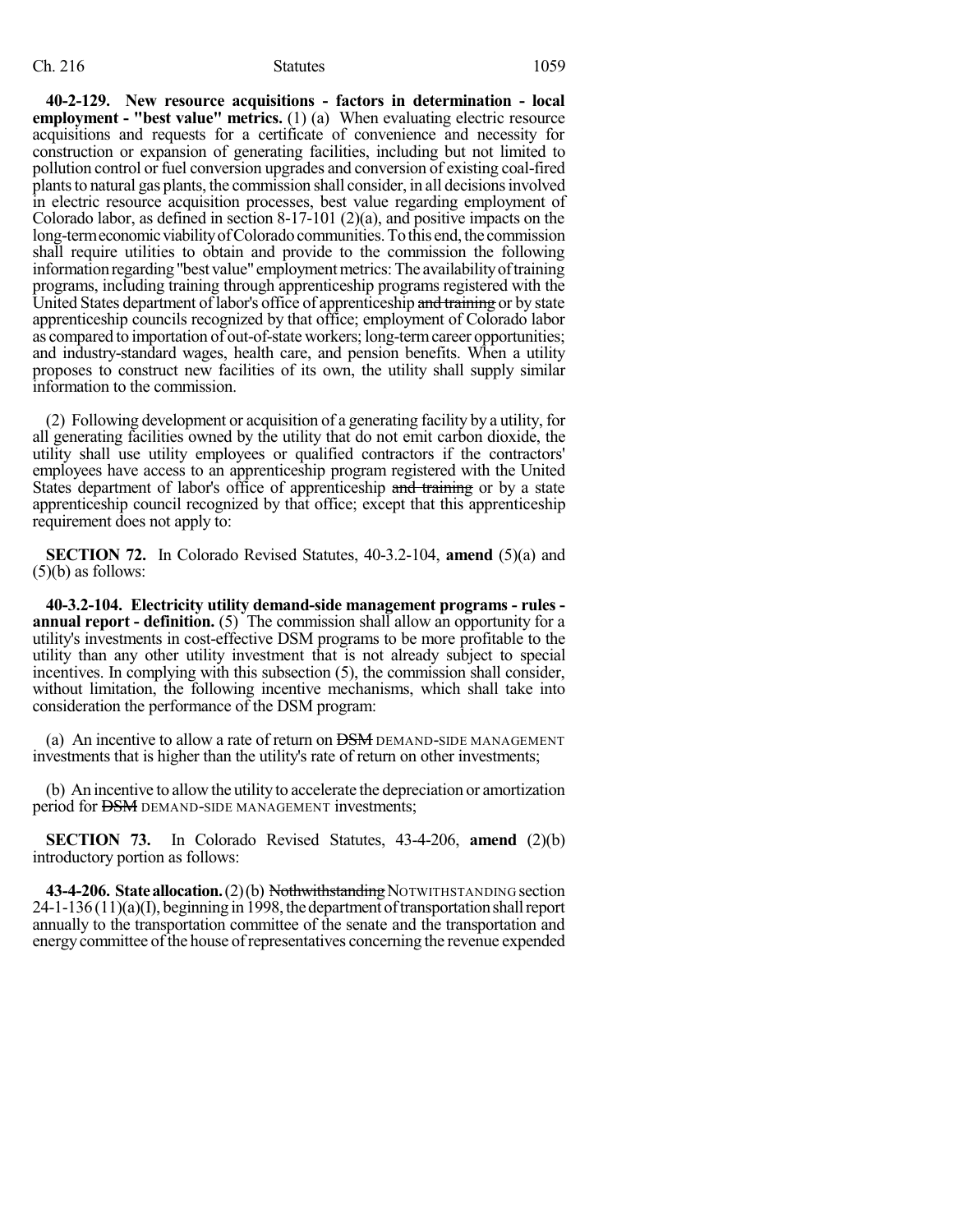#### 1060 Statutes Ch. 216

by the department pursuant to subsection (2)(a) of this section and, beginning in 2019, any state general fund money that is credited to the state highway fund pursuant to section 24-75-219 (5), any net proceeds of lease-purchase agreements executed as required by section 24-82-1303 (2)(a) that are credited to the state highway fund pursuant to section 24-82-1303 (4)(b) and expended by the department pursuant to subsection  $(1)(b)(V)$  of this section, and any net proceeds of transportation revenue anticipation notes issued as authorized by a ballot issue submitted to and approved by the registered electors of the state at the 2019 2020 statewide election pursuant to section 43-4-705 (13)(b) that are credited to the state highway fund pursuant to this section. The department shall present the report at the joint meeting required under section 43-1-113 (9)(a), and the report shall describe for each fiscal year, if applicable:

**SECTION 74.** In Colorado Revised Statutes, 44-10-202, **repeal** (1)(a)(I) as follows:

**44-10-202. Powers and duties ofstate licensing authority - rules- legislative declaration - repeal.** (1) **Powers and duties.** The state licensing authority shall:

(a) Develop and maintain a seed-to-sale tracking system that tracks regulated marijuana from either the seed or immature plant stage until the regulated marijuana or regulated marijuana product is sold to a patient at a medical marijuana store or to a customer at a retail marijuana store or a retail marijuana hospitality and sales business to ensure that no regulated marijuana grown or processed by a medical marijuana business or retail marijuana business is sold or otherwise transferred except by a medical or retail marijuana store or a retail marijuana hospitality and sales business; except that the medical marijuana or medical marijuana product is no longer subject to the tracking system once the medical marijuana or medical marijuana product has been:

(I) Transferred to a medical research facility pursuant to section 25-1.5-106.5  $(5)(b)$ ; or

**SECTION 75.** In Colorado Revised Statutes, 44-33-106, **amend** (1) as follows:

**44-33-106. Gambling payment intercept cash fund - creation - gifts, grants, donations - intercepts for restitution.** (1) There is hereby created in the state treasury the gambling payment intercept cash fund, referred to in this section as the "fund". The fund shall consist of any money deposited in the fund pursuant to section 44-33-105 (3), any allocations made to the fund pursuant to section  $24-33.5-506$  (1)(c.5)(I), any other money appropriated to the fund by the general assembly, and anygifts, grants, or donationsfromprivate or public sources, that the department is hereby authorized to seek and accept for the purposes set forth in this section. All private and public funds received through gifts, grants, or donations shall be transmitted to the state treasurer, who shall credit the same to the fund. The state treasurer shall also credit to the fund any money that is allocated thereto pursuant to section  $24-33.5-506$  (1)(c.5)(I).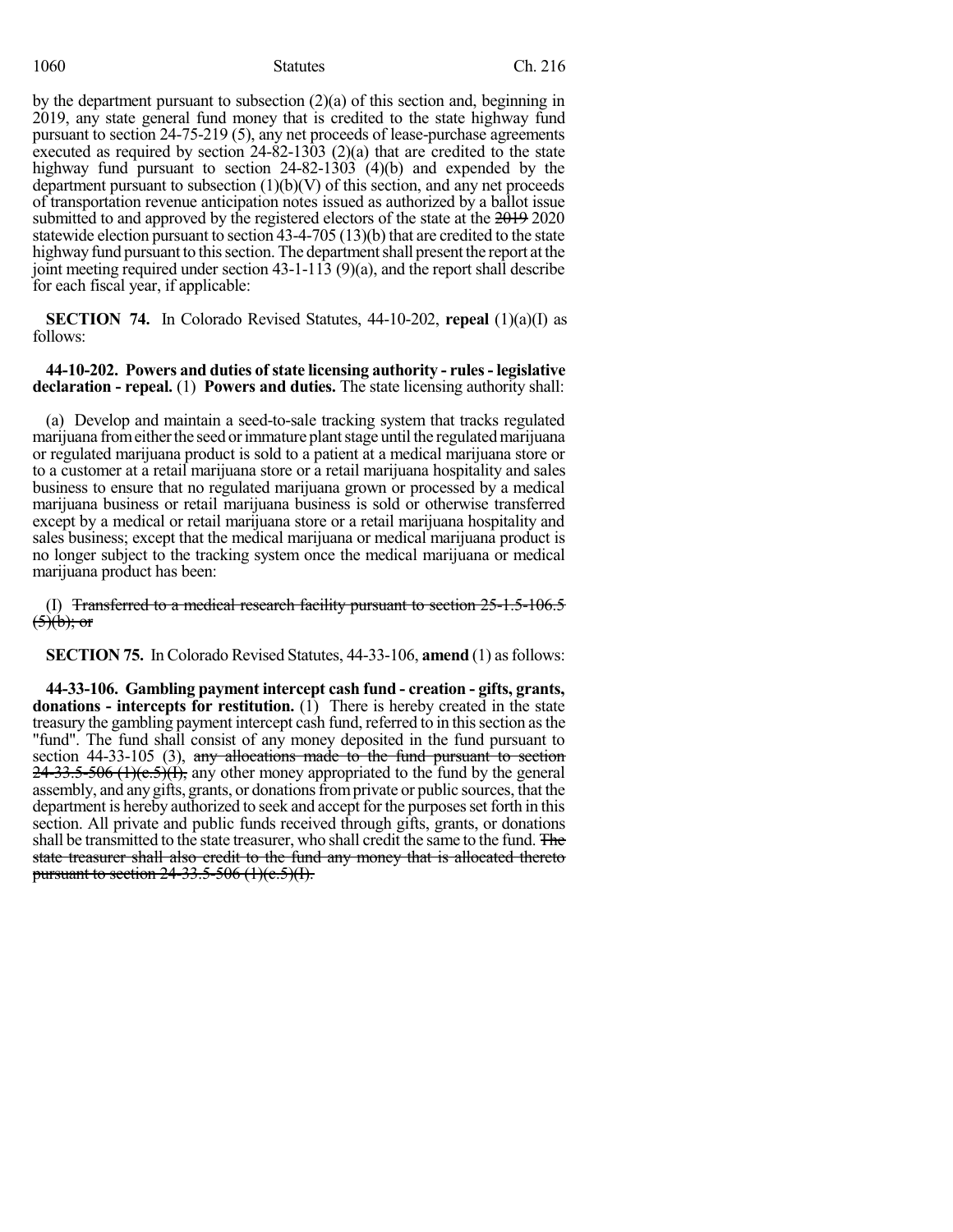**SECTION 76. Safety clause.** The general assembly hereby finds, determines, and declares that this act is necessary for the immediate preservation of the public peace, health, or safety.

Approved: June 30, 2020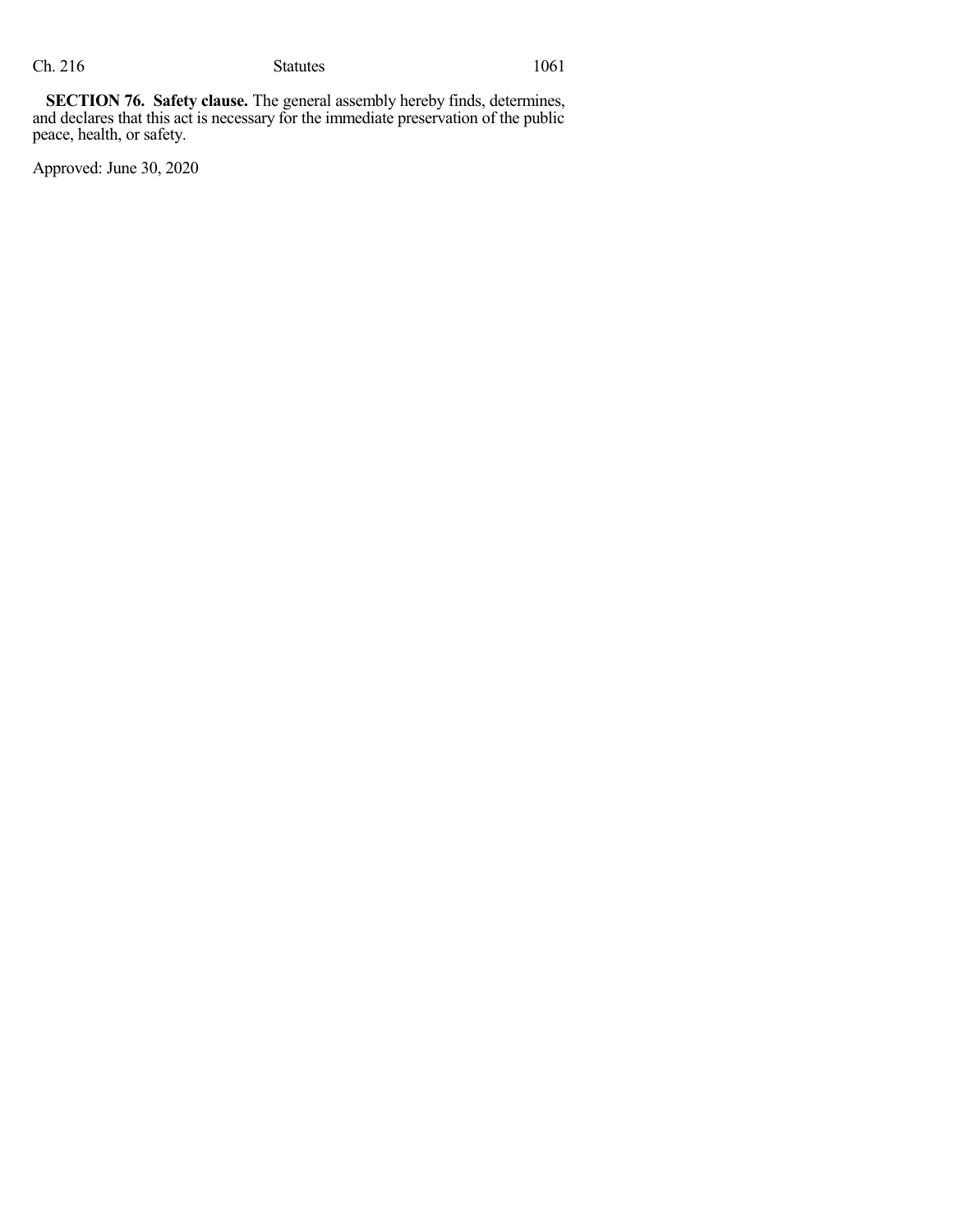## **APPENDIX**

| C.R.S.<br><b>Section</b>                                                    | <b>Section</b><br>in bill | <b>Reason for Amendment</b>                                                                                                                                                                                                                                                                                                                                                                                                                                                                 |  |
|-----------------------------------------------------------------------------|---------------------------|---------------------------------------------------------------------------------------------------------------------------------------------------------------------------------------------------------------------------------------------------------------------------------------------------------------------------------------------------------------------------------------------------------------------------------------------------------------------------------------------|--|
| 1-2-213.3 $(7)(a)(I)$<br>(as it will become<br>effective July 1,<br>2020)   | 1                         | Corrects an internal reference to correspond with<br>the renumbering of provisions. Senate second<br>reading floor amendment L.008 added a new<br>subsection $(1)$ to section 1-2-213.3 resulting in<br>the renumbering of subsections within the<br>section; however, the conforming amendment in<br>this section was not made. (See the 2019 Senate<br>Journal for April 11 and April 23, pages 768 and<br>1028, and SB19-235, chapter 329, page 3048,<br>Session Laws of Colorado 2019.) |  |
| $5-16-105(3)(c)$                                                            | 2                         | Updates the web address to the Colorado<br>Attorney General's informational page about the<br>Colorado Fair Debt Collection Practices Act.                                                                                                                                                                                                                                                                                                                                                  |  |
| $6-1-1202(5)$                                                               | 3                         | Amends provisions of the "Colorado"<br>Peer-to-peer Car Sharing Act" to apply a<br>consistent use of defined terms throughout the<br>act. (See section 6-1-1202, C.R.S. 2019.)                                                                                                                                                                                                                                                                                                              |  |
| $6-1-1203(8)(a)$                                                            | 4                         | Same as section 6-1-1202 (5).                                                                                                                                                                                                                                                                                                                                                                                                                                                               |  |
| 6-1-1205 IP(2)                                                              | 5                         | Same as section 6-1-1202 (5).                                                                                                                                                                                                                                                                                                                                                                                                                                                               |  |
| $6-1-1211$ IP(1)                                                            | 6                         | Same as section 6-1-1202 (5).                                                                                                                                                                                                                                                                                                                                                                                                                                                               |  |
| $7-90-203.8(1)(c)$<br>(as it will become<br>effective July 1,<br>2020)      | 7                         | Changes "shares" to "owner's interest" as a<br>conforming amendment to SB19-086. (See<br>SB19-086, chapter 166, page 1917, Session<br>Laws of Colorado 2019.)                                                                                                                                                                                                                                                                                                                               |  |
| 7-108-501<br>(1)(a)(IV)<br>(as it will become<br>effective July 1,<br>2020) | 8                         | Corrects an error originating in the introduced<br>version of SB19-086 that resulted in an incorrect<br>internal reference to a provision of the articles of<br>incorporation limiting liability for taking a<br>or corporate opportunity. (See<br>business<br>SB19-086, chapter 166, page 1933, Session<br>Laws of Colorado 2019.)                                                                                                                                                         |  |
| $8-14.3-202(2)$                                                             | 9                         | Updates the name of a federal office. (See<br>https://www.dol.gov/general/topic/training/app<br>renticeship)                                                                                                                                                                                                                                                                                                                                                                                |  |
| 10-3-503 $(1)(g)$                                                           | 10                        | As part of a nonsubstantive revision of laws<br>concerning health care coverage, provisions<br>addressing prepaid dental health plans and health<br>maintenance organizations were relocated to                                                                                                                                                                                                                                                                                             |  |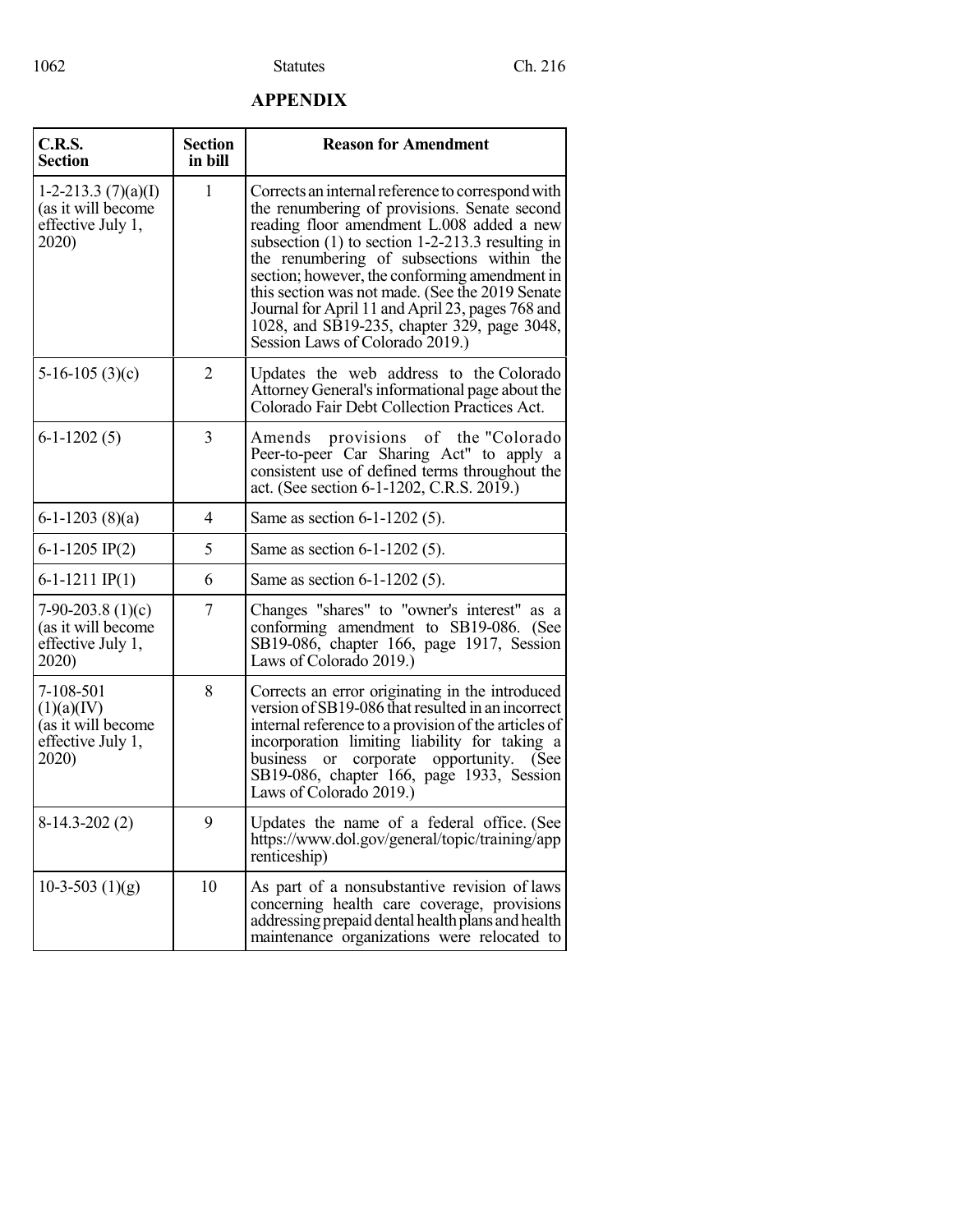|                                                                           |    | different parts within title 10 by SB92-104.<br>During the same legislative session, SB92-012<br>added section 10-3-503, which references the<br>statutory location of prepaid dental health plans<br>and health maintenance organizations prior to<br>the relocation; therefore, to conform with the<br>changes made by SB92-104, the references are<br>being updated. (See the editor's note following<br>section 10-3-503 C.R.S. 2019 and SB92-012,<br>chapter 203, page 1431 and SB92-104, chapter<br>207, pages 1617, 1694, 1714, and 1728, Session<br>Laws of Colorado 1992.)                                                                                                                                                                                                   |
|---------------------------------------------------------------------------|----|---------------------------------------------------------------------------------------------------------------------------------------------------------------------------------------------------------------------------------------------------------------------------------------------------------------------------------------------------------------------------------------------------------------------------------------------------------------------------------------------------------------------------------------------------------------------------------------------------------------------------------------------------------------------------------------------------------------------------------------------------------------------------------------|
| 10-3-903<br>(2)(h)                                                        | 11 | Updates an internal reference to correspond with<br>the relocation of section 10-16-104 $(\overline{18})(b)(III)$<br>to section 10-16-104 (18)(b.5). (See HB19-1301,<br>chapter 192, page 2112, Session Laws of<br>Colorado 2019.)                                                                                                                                                                                                                                                                                                                                                                                                                                                                                                                                                    |
| $10-4-614(2)$                                                             | 12 | Corrects an internal reference to the definition of<br>"inflatable restraint system" located in the<br>transportation provisions of the Code of Federal<br>Regulations.                                                                                                                                                                                                                                                                                                                                                                                                                                                                                                                                                                                                               |
| 10-4-1201 $(6)(a)$                                                        | 13 | Corrects the name of a federal act. (See Pub.L.<br>99-563 and Pub.L. 97-45.)                                                                                                                                                                                                                                                                                                                                                                                                                                                                                                                                                                                                                                                                                                          |
| 10-7-802<br>(5)(a)(I)<br>(as it will become<br>effective July 1,<br>2020) | 14 | Corrects the name of a federal act. (See Pub.L.<br>93-406.)                                                                                                                                                                                                                                                                                                                                                                                                                                                                                                                                                                                                                                                                                                                           |
| 10-11-124 $(1)(c)$                                                        | 15 | Section 1061 (a) $(7)$ of the federal Dodd-Frank<br>Wall Street Reform and Consumer Protection<br>Act transferred the authority to administer,<br>enforce, and otherwise implement the Real<br>Estate Settlement Procedures Act (RESPA) from<br>Department of Housing and Urban<br>the<br>Development (HUD) to the Consumer Financial<br>Protection Bureau (CFPB), effective July 21,<br>2011. Certain agency rules, as set out in the<br>Code of Federal Regulations, governing RESPA<br>relocated from<br>were<br><b>HUD</b><br>to<br>CFPB.<br>necessitating an update to the statutory definition<br>of "required use", which is dependent on the<br>definition found in the Code of Federal<br>Regulations. (See Pub.L. 111-203, 76 FR 78977,<br>79 FR 34224, and 12 CFR 1024.2.) |
| 10-16-102                                                                 | 16 | Corrects the name of a federal act. (See Pub.L.                                                                                                                                                                                                                                                                                                                                                                                                                                                                                                                                                                                                                                                                                                                                       |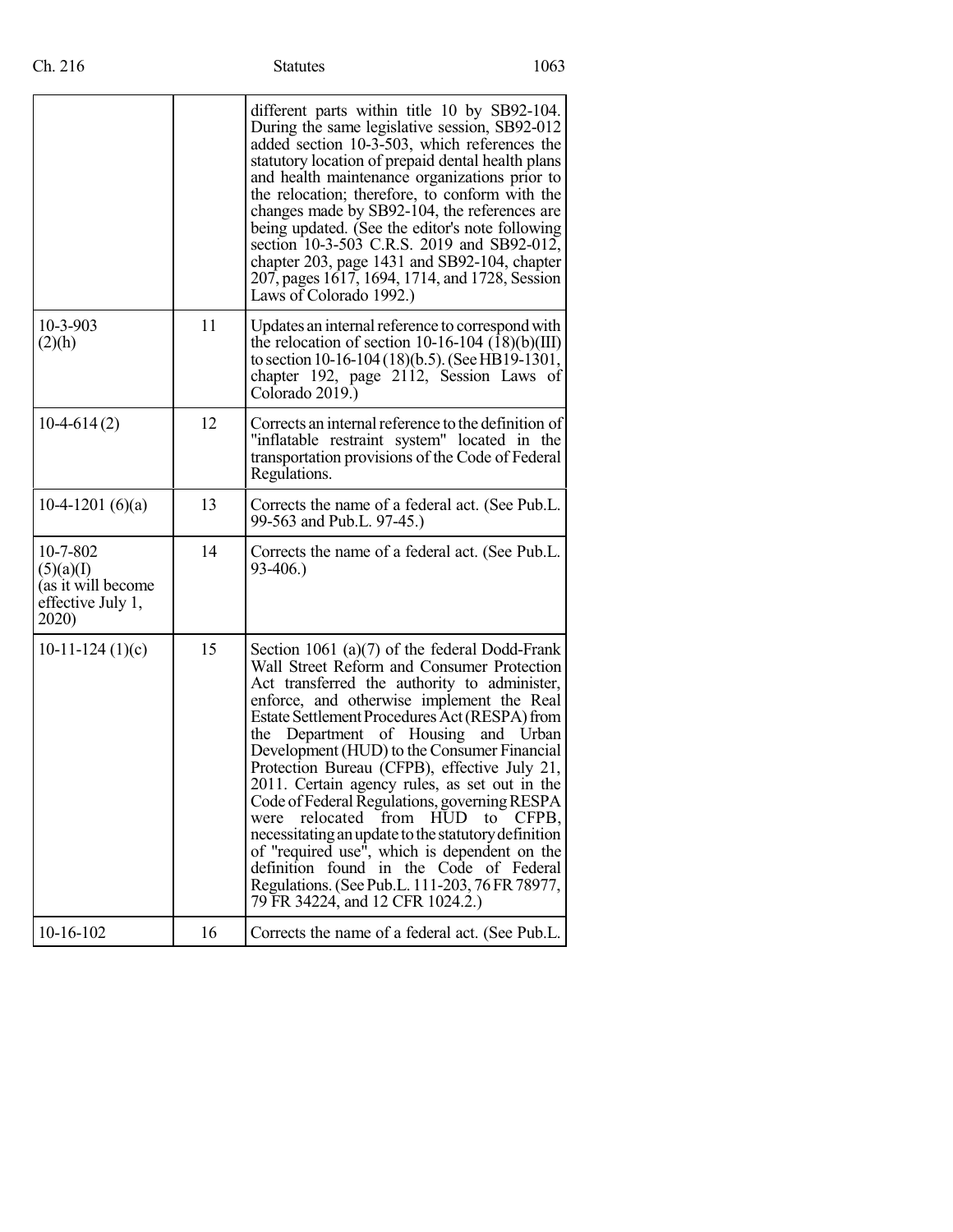| $(22)(a)$ and $(29)$     |    | $111 - 148.$                                                                                                                                                                                                                                                                                                                                  |  |
|--------------------------|----|-----------------------------------------------------------------------------------------------------------------------------------------------------------------------------------------------------------------------------------------------------------------------------------------------------------------------------------------------|--|
| $10-16-1009(1)(k)$       | 17 | Corrects an error in SB04-105 that resulted in an<br>incorrect internal reference to the premium<br>collection services provisions for health care<br>coverage cooperatives. (See section 6-18-206<br>$(1)(1)$ and $(2)(e)$ , C.R.S. 2003, and SB04-105,<br>chapter 274, page 1000, Session Laws of<br>Colorado 2004.)                        |  |
| $11-41-114(1)(k)$        | 18 | Corrects the name of a federal act. (See Pub.L.<br>95-128, title VI, §601(a)(1).)                                                                                                                                                                                                                                                             |  |
| 12-30-102 $(4)(f)$       | 19 | Standardizes how the federal drug enforcement<br>agency is cited and clarifies that the referenced<br>drug enforcement administration is the federal<br>drug enforcement administration.                                                                                                                                                      |  |
| 12-240-107<br>(3)(s)(II) | 20 | See section 12-30-102 (4)(f).                                                                                                                                                                                                                                                                                                                 |  |
| 12-240-108<br>(1)(a)(II) | 21 | Same as section 12-30-102 (4)(f).                                                                                                                                                                                                                                                                                                             |  |
| $12 - 280 - 103(7)$      | 22 | Same as section 12-30-102 (4)(f).                                                                                                                                                                                                                                                                                                             |  |
| $13-4-102$ (2)(m.5)      | 23 | Repeals internal references and text dependent<br>on part 10 of article 61 of title 12 due to the<br>repeal of the part, effective July 1, 2018. (See<br>HB13-1277, chapter 352, page 2054, Session<br>Laws of Colorado 2013.)                                                                                                                |  |
| $14-14-102(9)$           | 24 | Repeals an internal reference to article 54.7 of<br>title 24 due to the repeal of the article, effective<br>July 1, 2002. (See SB02-231, chapter 278, page<br>1090, Session Laws of Colorado 2002.)                                                                                                                                           |  |
| $16-8.5-101(19)(c)$      | 25 | Corrects a grammatical error in SB19-223. An<br>amendment in the senate judiciary committee<br>report amending the introduced version of the<br>bill struck language essential to the sentence<br>structure. (See the 2019 Senate Journal for April<br>15, page 834, and SB19-223, chapter 227, page<br>2273, Session Laws of Colorado 2019.) |  |
| $16 - 8.5 - 116(12)$     | 26 | an internal reference added by<br>Changes<br>SB19-223 to conform with changes made by<br>HB19-1275. House Bill 19-1275 repealed and<br>reenacted part 7 of article 72 of title 24, which<br>resulted in the relocation of section 24-72-702.5<br>in substantially the same form to section                                                    |  |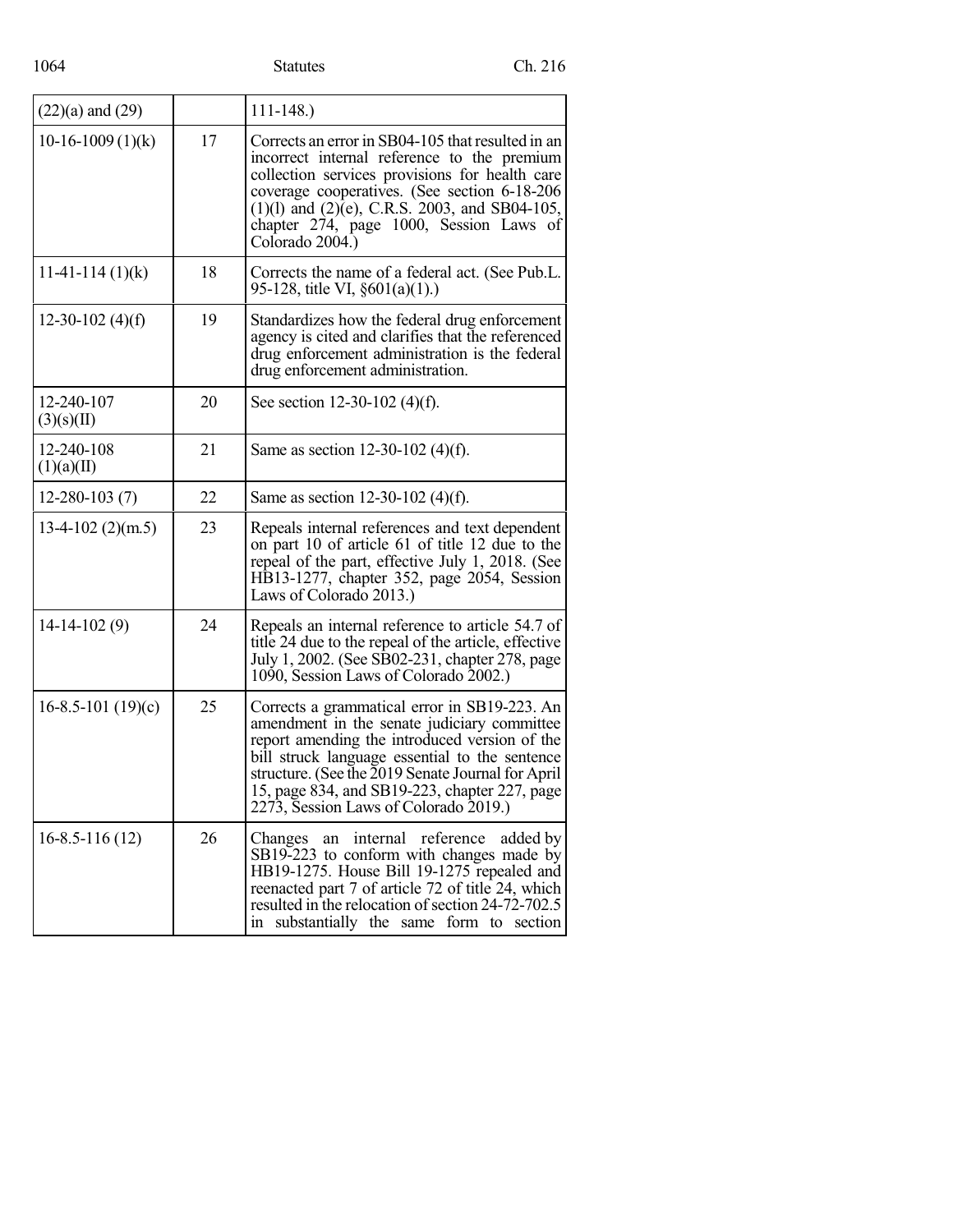|                         |    | 24-72-705. During the same legislative session,<br>SB19-223 repealed and reenacted section<br>16-8.5-116, which included an internal reference<br>to section $24-72-702.5$ in subsection $(12)$ .<br>Because both bills passed concurrently, the<br>internal reference added by SB19-223 was not<br>updated. (See SB19-223, chapter 227, page<br>2284, and HB19-1275, chapter 295, pages 2732<br>and 2739, Session Laws of Colorado 2019.)                                                                                        |  |
|-------------------------|----|-----------------------------------------------------------------------------------------------------------------------------------------------------------------------------------------------------------------------------------------------------------------------------------------------------------------------------------------------------------------------------------------------------------------------------------------------------------------------------------------------------------------------------------|--|
| $16-10-404(1)(b)$       | 27 | Changes an internal reference to correspond with<br>the renumbering of subsections in section<br>16-8.5-101. (See SB19-223, chapter 227, page<br>2273, Session Laws of Colorado 2019.)                                                                                                                                                                                                                                                                                                                                            |  |
| $17-18-127(2)$          | 28 | Adds a future-repeal provision to this section to<br>conform to standard drafting practices. The error<br>originated<br>the<br>in<br>senate<br>appropriations<br>committee report amending the introduced<br>version of SB19-172. (See the 2019 Senate<br>Journal for April 12, page 788; SB19-172,<br>chapter 365, page 3360, Session Laws of<br>Colorado 2019; and the Colorado Legislative<br>Drafting Manual, section 7.3.4.3, Special Rule<br>for Certain Correction Bills, pages 7-7 and 7-8,<br>revised January 24, 2020.) |  |
| 17-22.5-302<br>(1.5)(a) | 29 | Repeals an internal reference to the "literacy<br>corrections program" due to the repeal of the<br>program, effective July 1, 1991. (See<br>HB88-1150, chapter 119, page 696, Session<br>Laws of Colorado 1988.)                                                                                                                                                                                                                                                                                                                  |  |
| $17-22.5-405(1)(g)$     | 30 | Same as section 17-22.5-302 $(1.5)(a)$ .                                                                                                                                                                                                                                                                                                                                                                                                                                                                                          |  |
| $17-26-118(3)(i)$       | 31 | Same as section $16-10-404$ (1)(b).                                                                                                                                                                                                                                                                                                                                                                                                                                                                                               |  |
| $19-1-102(1.9)$         | 32 | Because state department is not defined for this<br>provision, the name of the department is being<br>added to clarify that the department is the<br>department of human services created in section<br>24-1-120. (See the 2019 Digest of Bills, page<br>160 and HB19-1308, chapter 256, page 2458,<br>Session Laws of Colorado 2019.)                                                                                                                                                                                            |  |
| $19-1-103(87.9)$        | 33 | Corrects an internal reference to provisions in<br>federal law associated with the qualified<br>residential treatment program that are included in<br>section 201(a)(4) of federal House Bill 253 of<br>the 115th Congress. (See Pub.L. 115-123,<br>enacted February 9, 2018, House Bill 253 as                                                                                                                                                                                                                                   |  |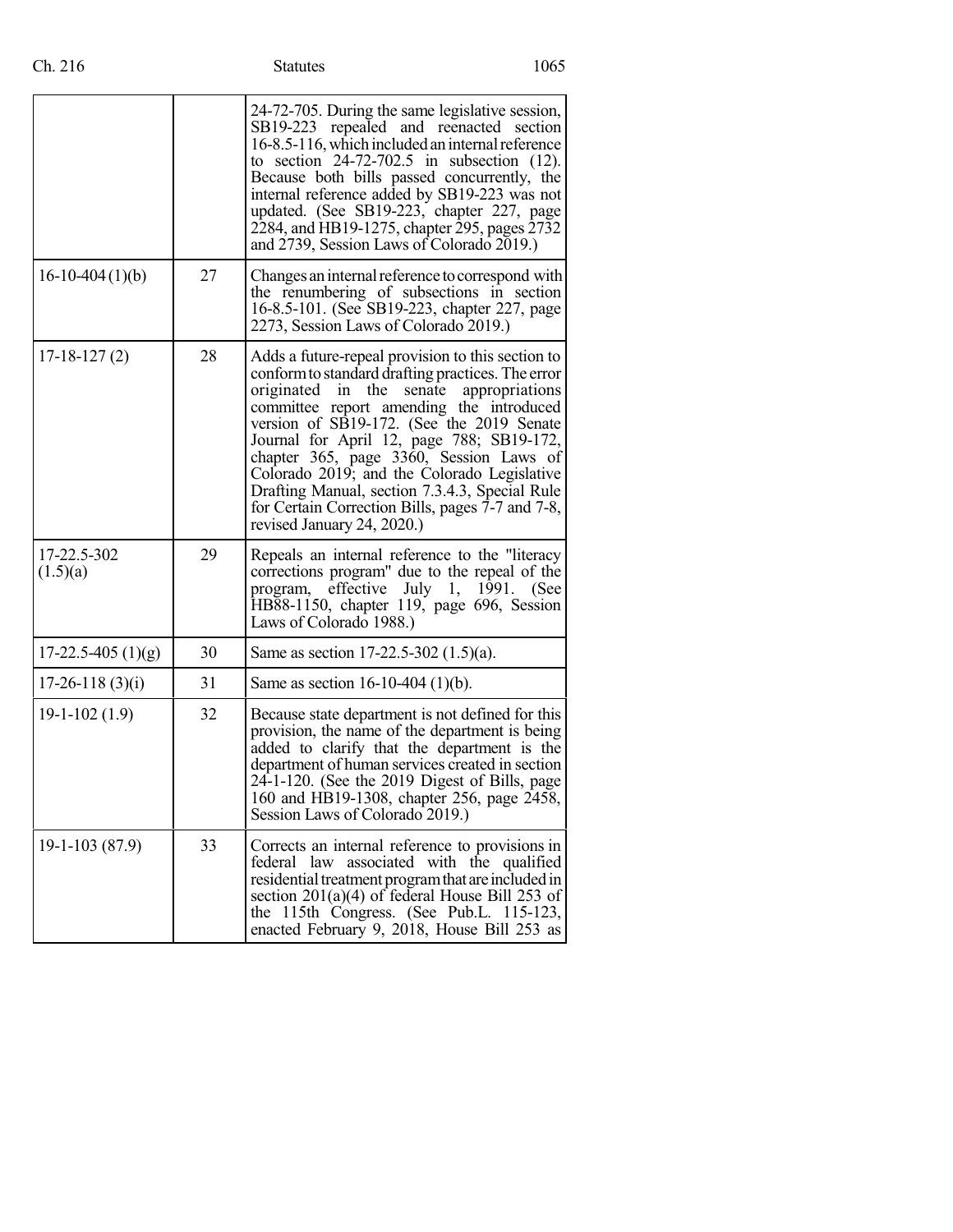1066 Statutes Ch. 216

|                                                  |    | introduced in the 115th Congress,<br>and<br>HB19-1308, chapter 256, pages 2456, 2458, and<br>2461, Session Laws of Colorado 2019.)                                                                                                                                                                                                                                                                                  |
|--------------------------------------------------|----|---------------------------------------------------------------------------------------------------------------------------------------------------------------------------------------------------------------------------------------------------------------------------------------------------------------------------------------------------------------------------------------------------------------------|
| $19-1-104(1)(i)$                                 | 34 | Changes an internal reference to correspond with<br>the relocation of certain provisions in article 10.5<br>of title 27 to part 2 of article 10 of title 25.5. (See<br>HB13-1314, chapter 323, pages 1742 and 1744,<br>Session Laws of Colorado 2013.)                                                                                                                                                              |
| 19-1-129                                         | 35 | • Same as section $19-1-102$ (1.9).<br>• See the 2019 Digest of Bills, page 150 and<br>SB19-228, chapter 276, page 2603, Session<br>Laws of Colorado 2019.                                                                                                                                                                                                                                                          |
| 19-1-306<br>(11)(b)(III)                         | 36 | Updates an internal reference to conform with<br>SB18-092, which changed references in statute<br>from "county department(s) of social services",<br>or similar terms, to "county department(s) of<br>human or social services". (See SB18-092,<br>chapter 38, page 396, Session Laws of Colorado<br>2018.)                                                                                                         |
| $22 - 2 - 145$<br>$(2)(b)(VI)$ and<br>(2)(b)(IX) | 37 | Corrects an error originating in the house<br>education committee report amending the<br>introduced version of HB19-1110 in which<br>"small rural school district" as defined in section<br>$22-7-1211$ (4) was incorrectly referred to as a<br>"small school district". (See the 2019 House<br>for February 8, page 227<br>Journal<br>and<br>HB19-1110, chapter 412, page 3624, Session<br>Laws of Colorado 2019.) |
| $22 - 20.5 - 104(4)$                             | 38 | Because state board is not defined for the article,<br>part, or section, the name of the board is being<br>added to clarify that the referenced board is the<br>board of education created and existing pursuant<br>to section 1 of article IX of the state constitution.<br>(See the 2019 Digest of Bills, page 65 and<br>HB19-1134, chapter 407, page 3594, Session<br>Laws of Colorado 2019.)                    |
| 22-35-103 (1)                                    | 39 | Same as section 8-14.3-202 (2).                                                                                                                                                                                                                                                                                                                                                                                     |
| 22-97-203<br>$(2)$ and $(3)(b)$                  | 40 | Corrects an error originating in the introduced<br>version of HB19-1277 that resulted in an<br>incorrect internal reference to the provision<br>listing the criteria used by the state board of<br>education to award computer science education<br>grants. (See HB19-1277, chapter 353, page<br>3256, Session Laws of Colorado 2019.)                                                                              |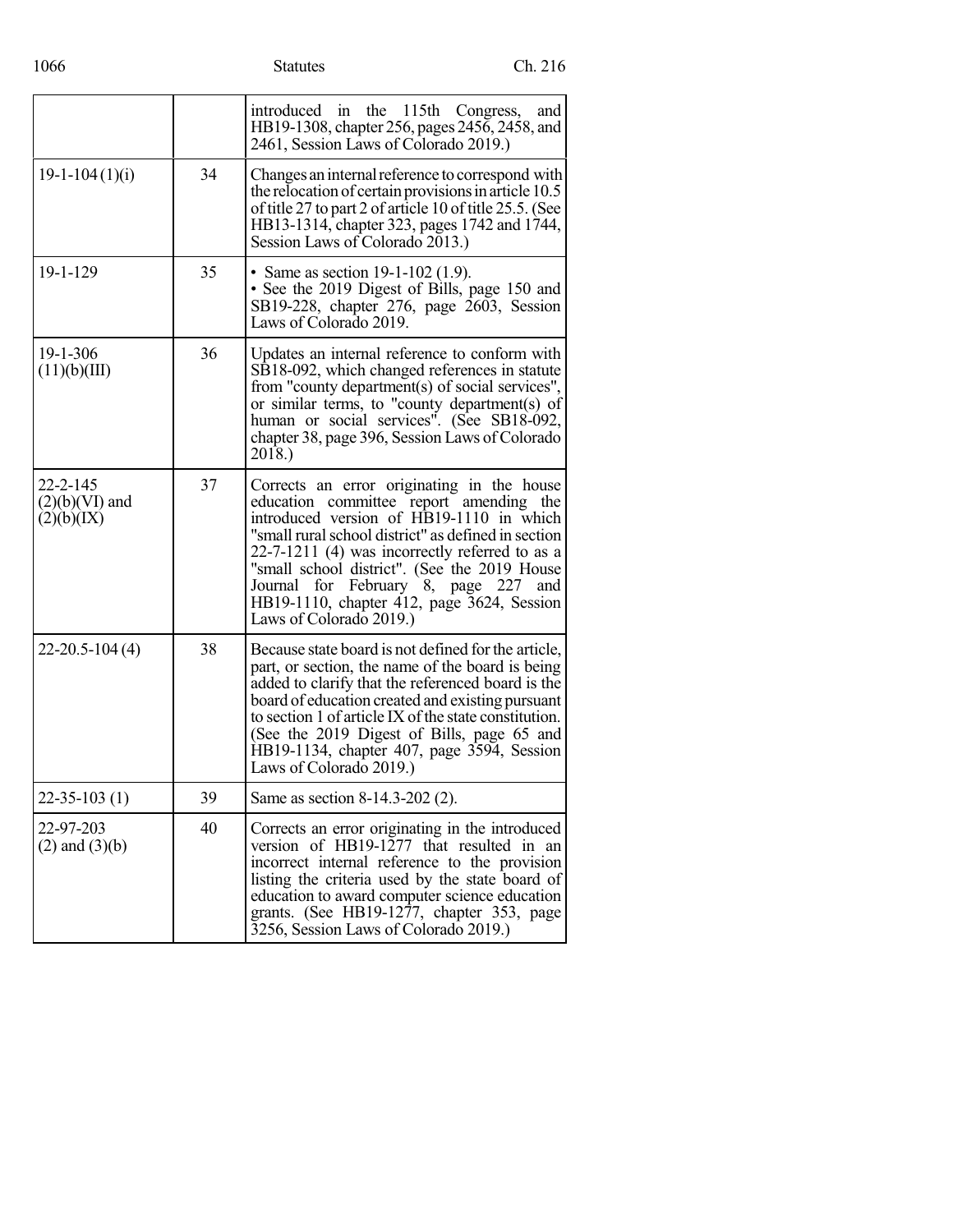## Statutes 1067

| 22-99-103<br>(5)(a)(XI) | 41 | Corrects an internal reference to the federal<br>"Individuals<br>with<br><b>Disabilities</b><br>Education<br>Improvement Act". The error originated in a<br>house second reading floor amendment to<br>SB19-246. (See the 2019 House Journal for<br>May 1, page 1792 and SB19-246, chapter 151,<br>page 1796, Session Laws of Colorado 2019.)                                                                                                                            |  |  |  |
|-------------------------|----|--------------------------------------------------------------------------------------------------------------------------------------------------------------------------------------------------------------------------------------------------------------------------------------------------------------------------------------------------------------------------------------------------------------------------------------------------------------------------|--|--|--|
| 23-60-202<br>(1)(c)(II) | 42 | Changes an internal reference to correspond with<br>the relocation of section $24-33.5-110$ to section<br>24-33.5-1606.5 (4). (See HB12-1283, chapter<br>240, page 1123, Session Laws of Colorado<br>2012.)                                                                                                                                                                                                                                                              |  |  |  |
| $24 - 1 - 120(5)(i)$    | 43 | Changes an internal reference to correspond with<br>the relocation of the "Colorado Homeless Youth<br>Services Act" from article 5.9 of title 26 to<br>section 24-32-723. (See HB11-1230, chapter<br>170, page 588, Session Laws of Colorado 2011.)                                                                                                                                                                                                                      |  |  |  |
| 24-33.5-705.4<br>(2)(b) | 44 | an internal reference<br>section<br>Repeals<br>to<br>$24-33.5-707$ (6) due to its repeal, effective<br>August 8, 2018. (See HB18-1394, chapter 234,<br>page 1465, Session Laws of Colorado 2018.)                                                                                                                                                                                                                                                                        |  |  |  |
| 24-33.5-802(11)         | 45 | Changes an internal reference to correspond with<br>the relocation of part 22 of article 32 of title 24<br>to part 8 of article 33.5 of title 24. (See<br>HB12-1283, chapter 240, page 1089, Session<br>Laws of Colorado 2012.)                                                                                                                                                                                                                                          |  |  |  |
| 24-33.5-1202<br>(13.7)  | 46 | Same as section 8-14.3-202 (2).                                                                                                                                                                                                                                                                                                                                                                                                                                          |  |  |  |
| 24-37.5-702 (3.5)       | 47 | Repeals the definition of the education data<br>subcommittee due to the repeal of the provision<br>creating the subcommittee, effective July 1,<br>2019. (See section 24-37.5-703.5 (8), C.R.S.<br>2018, and HB09-1285, chapter 199, page 894,<br>Session Laws of Colorado 2009.)                                                                                                                                                                                        |  |  |  |
| 24-101-301 (30)         | 48 | Changes an internal reference to correspond with<br>the relocation of a provision. House Bill 17-1051<br>added the definition of a procurement official<br>that included a reference to section 24-102-204.<br>Within the same bill, section 24-102-204 was<br>relocated to section $24-102-202$ (3); however,<br>the reference in the definition was not updated to<br>reflect the relocation. (See HB17-1051, chapter<br>99, page 302, Session Laws of Colorado 2017.) |  |  |  |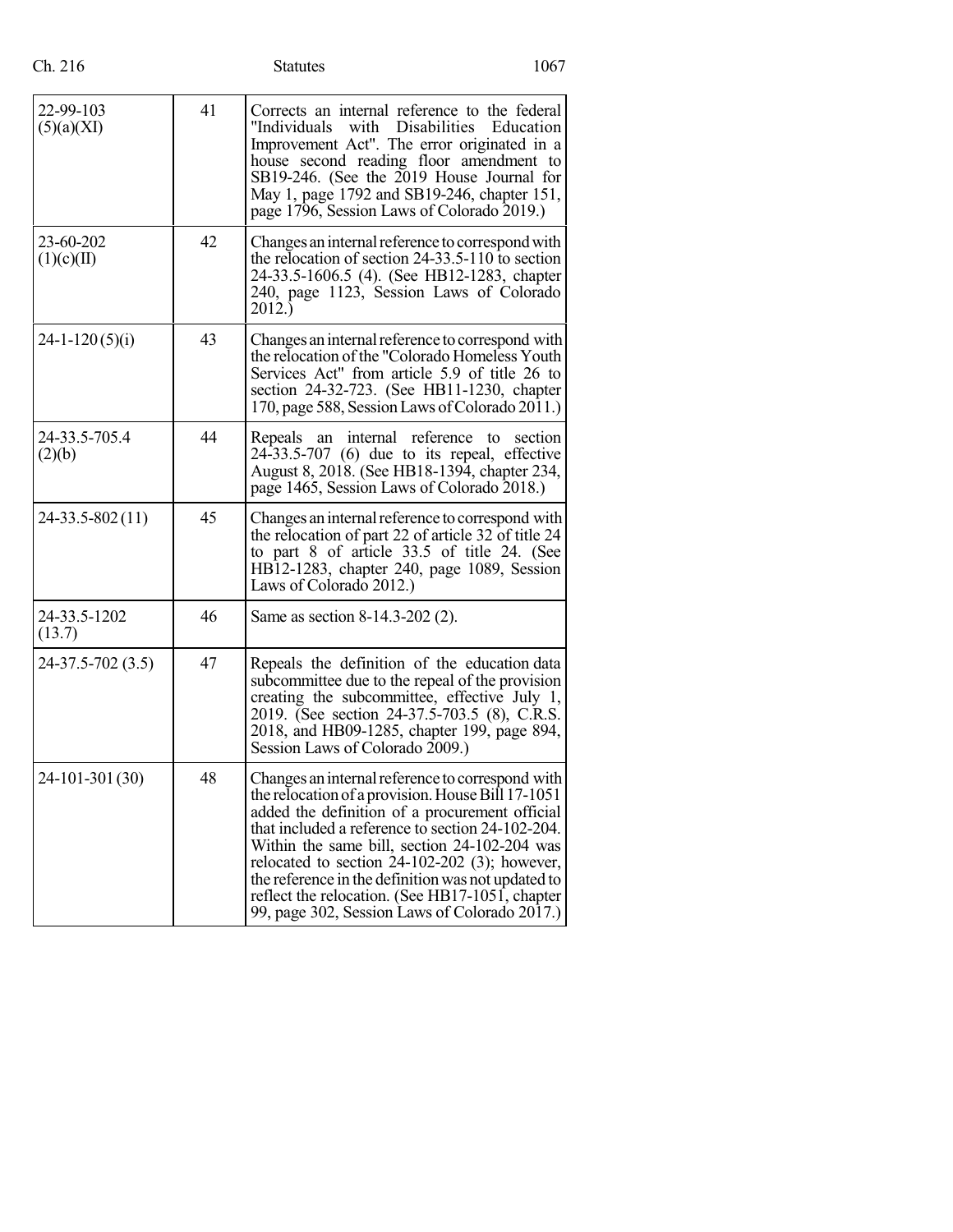| 1068 | <b>Statutes</b> | Ch. 216 |
|------|-----------------|---------|
|      |                 |         |

| $25-1-1202(1)(cc)$                 | 49 | Removed the reference to subsection (3) due to<br>the repeal of the subsection in 2016. (See<br>HB16-1393, chapter 304, pages 1223 and 1226,<br>Session Laws of Colorado 2016.)                                                                                                                                                                                                                                                                                                                                                                                                                                                              |  |  |  |
|------------------------------------|----|----------------------------------------------------------------------------------------------------------------------------------------------------------------------------------------------------------------------------------------------------------------------------------------------------------------------------------------------------------------------------------------------------------------------------------------------------------------------------------------------------------------------------------------------------------------------------------------------------------------------------------------------|--|--|--|
| $25-1.5-106(5)(e)$                 | 50 | Corrects a grammatical error.                                                                                                                                                                                                                                                                                                                                                                                                                                                                                                                                                                                                                |  |  |  |
| 25-1.5-114                         | 51 | Because state board is not defined for the article,<br>part, or section, the definition of "board" is being<br>added to clarify that the referenced board is the<br>board of health created in section 25-1-103.                                                                                                                                                                                                                                                                                                                                                                                                                             |  |  |  |
| $25-3.5-205(5)(a)$                 | 52 | Inserts language to give effect to both SB19-242<br>and SB19-052. (See SB19-242, chapter 122,<br>page 528, and SB19-052, chapter 122, page 528,<br>Session Laws of Colorado 2019.)                                                                                                                                                                                                                                                                                                                                                                                                                                                           |  |  |  |
| 25-5-402<br>$(4)(b)$ and $(12)(d)$ | 53 | • Updates an internal reference to the Federal<br>Insecticide, Fungicide, and Rodenticide Act. The<br>act, codified at 7 U.S.C. 135 et seq., was<br>superseded and relocated to 7 U.S.C. 136 et seq.<br>by Public Law 92-516, effective October 21,<br>1972.<br>• Updates an internal reference to the Federal<br>Meat Inspection Act and corrects the name of the<br>act. Public Law 90-201 transferred 21 U.S.C.<br>secs. 71-91 to 21 U.S.C. secs. 603-623 and<br>designated the transferred sections as the Federal<br>Meat Inspection Act. Public Law 90-201 was<br>enacted on December 15, 1967, and became<br>effective 60 days later. |  |  |  |
| 25-5-420<br>$(1)$ and $(8)$        | 54 | Same as section 25-5-402 (4)(b) and $(12)(d)$ .                                                                                                                                                                                                                                                                                                                                                                                                                                                                                                                                                                                              |  |  |  |
| 25-5-423                           | 55 | Same as section 25-5-402 (4)(b) and $(12)(d)$ .                                                                                                                                                                                                                                                                                                                                                                                                                                                                                                                                                                                              |  |  |  |
| $25 - 5 - 1308(2)$                 | 56 | the firefighter<br>Repeals<br>survey reporting<br>requirement in this section because the required<br>reporting date has passed.                                                                                                                                                                                                                                                                                                                                                                                                                                                                                                             |  |  |  |
| $25 - 7 - 105(14)$                 | 57 | Repeals an internal reference and text dependent<br>on section 39-22-516 due to the repeal of the<br>section, effective December 31, 2016. (See<br>HB09-1331, chapter 416, page 2295, Session<br>Laws of Colorado 2009.)                                                                                                                                                                                                                                                                                                                                                                                                                     |  |  |  |
| 25-7-503<br>(1)(a)(I)              | 58 | Changes an internal reference to correspond with<br>the relocation of 29 CFR 1926.58 to 29 CFR<br>1926.1101. (See 59 FR 40964.)                                                                                                                                                                                                                                                                                                                                                                                                                                                                                                              |  |  |  |
| 25-27.5-106                        | 59 | internal<br>reference<br>section<br>Repeals<br>an<br>to                                                                                                                                                                                                                                                                                                                                                                                                                                                                                                                                                                                      |  |  |  |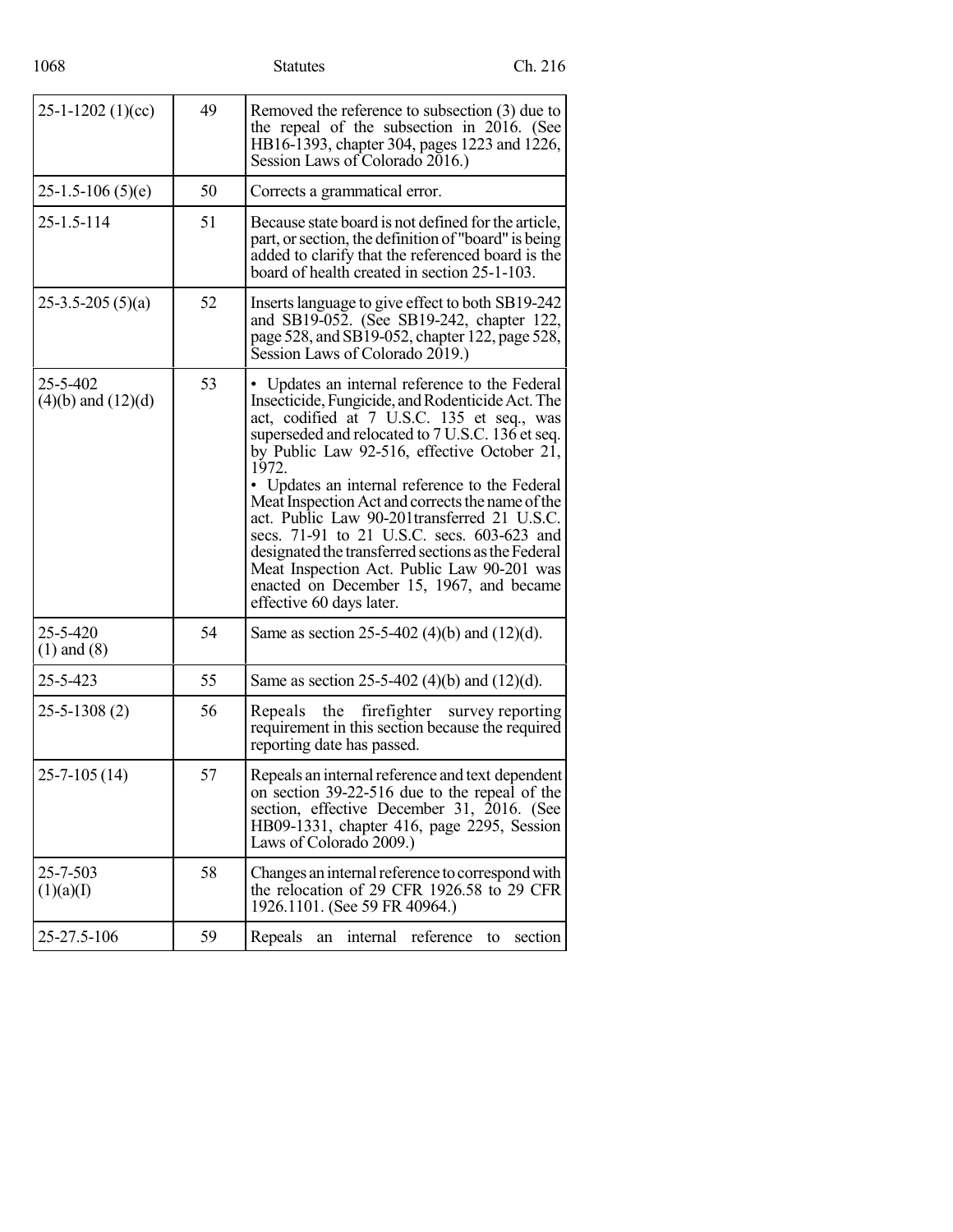| (2)(a)(II)                |    | $25-27.5-106$ (2)(a.5) due to the repeal of the<br>section, effective July 1, 2017. (See HB14-1360,<br>chapter 373, page 1777, Session Laws of<br>Colorado 2014.)                                                                                                                                                                                                                                                                                                                                                                                                |  |  |  |
|---------------------------|----|------------------------------------------------------------------------------------------------------------------------------------------------------------------------------------------------------------------------------------------------------------------------------------------------------------------------------------------------------------------------------------------------------------------------------------------------------------------------------------------------------------------------------------------------------------------|--|--|--|
| $25-51-104(1)(e)$         | 60 | Corrects an internal reference to a provision<br>requiring notification<br>of judgements<br>or<br>malpractice claims.<br>settlements<br>of<br>(See<br>SB19-201, chapter 144, page 1755<br>and<br>HB19-1172, chapter 136, page 1246, Session<br>Laws of Colorado 2019.)                                                                                                                                                                                                                                                                                           |  |  |  |
| 25-54-101<br>(1)(a)(V)    | 61 | Subsections $(1)(a)(I)$ to $(1)(a)(IV)$ are the only<br>provisions within this section that list advance<br>health care directives; thus, the internal reference<br>to advance health care directives in subsection<br>$(1)(a)(V)$ of this section is incorrect and is being<br>repealed. The error originated in the senate<br>health and human services committee report<br>amending the introduced version of SB19-073.<br>(See the 2019 Senate Journal for February 7,<br>page 173, and SB19-073, chapter 186, page<br>2078, Session Laws of Colorado 2019.) |  |  |  |
| $26 - 5 - 104$ (8)(a)     | 62 | The provisions of section $26-5-103.5$ (5), as it<br>existed prior to its repeal in 2018, were relocated<br>in part to section $26-5-104$ (3); however, the<br>conforming amendment in this provision was not<br>made. (See SB18-254, chapter 216, page 1376,<br>Session Laws of Colorado 2018.)                                                                                                                                                                                                                                                                 |  |  |  |
| $26 - 5.4 - 102(2)$       | 63 | Same as section 19-1-103 (87.9).                                                                                                                                                                                                                                                                                                                                                                                                                                                                                                                                 |  |  |  |
| $26 - 6 - 102(30.5)$      | 64 | Same as section 19-1-103 (87.9).                                                                                                                                                                                                                                                                                                                                                                                                                                                                                                                                 |  |  |  |
| 38-33.3-209.4<br>(1)(b)   | 65 | Same as section 13-4-102 (2)(m.5).                                                                                                                                                                                                                                                                                                                                                                                                                                                                                                                               |  |  |  |
| 38-33.3-402               | 66 | Same as section 13-4-102 (2)(m.5).                                                                                                                                                                                                                                                                                                                                                                                                                                                                                                                               |  |  |  |
| $39 - 22 - 516.7(6)$      | 67 | Same as section 25-7-105 (14).                                                                                                                                                                                                                                                                                                                                                                                                                                                                                                                                   |  |  |  |
| 39-22-516.8 (15)          | 68 | Same as section 25-7-105 (14).                                                                                                                                                                                                                                                                                                                                                                                                                                                                                                                                   |  |  |  |
| 39-26-123<br>IP(3)(b)(II) | 69 | Corrects an internal reference to the provision<br>allocating money to the housing development<br>grant fund from the old age pension fund created<br>in section 1 of article XXIV of the state<br>constitution. This corrects an error in the senate<br>report amending<br>finance<br>committee<br>the<br>reengrossed version of HB19-1245. (See the                                                                                                                                                                                                            |  |  |  |